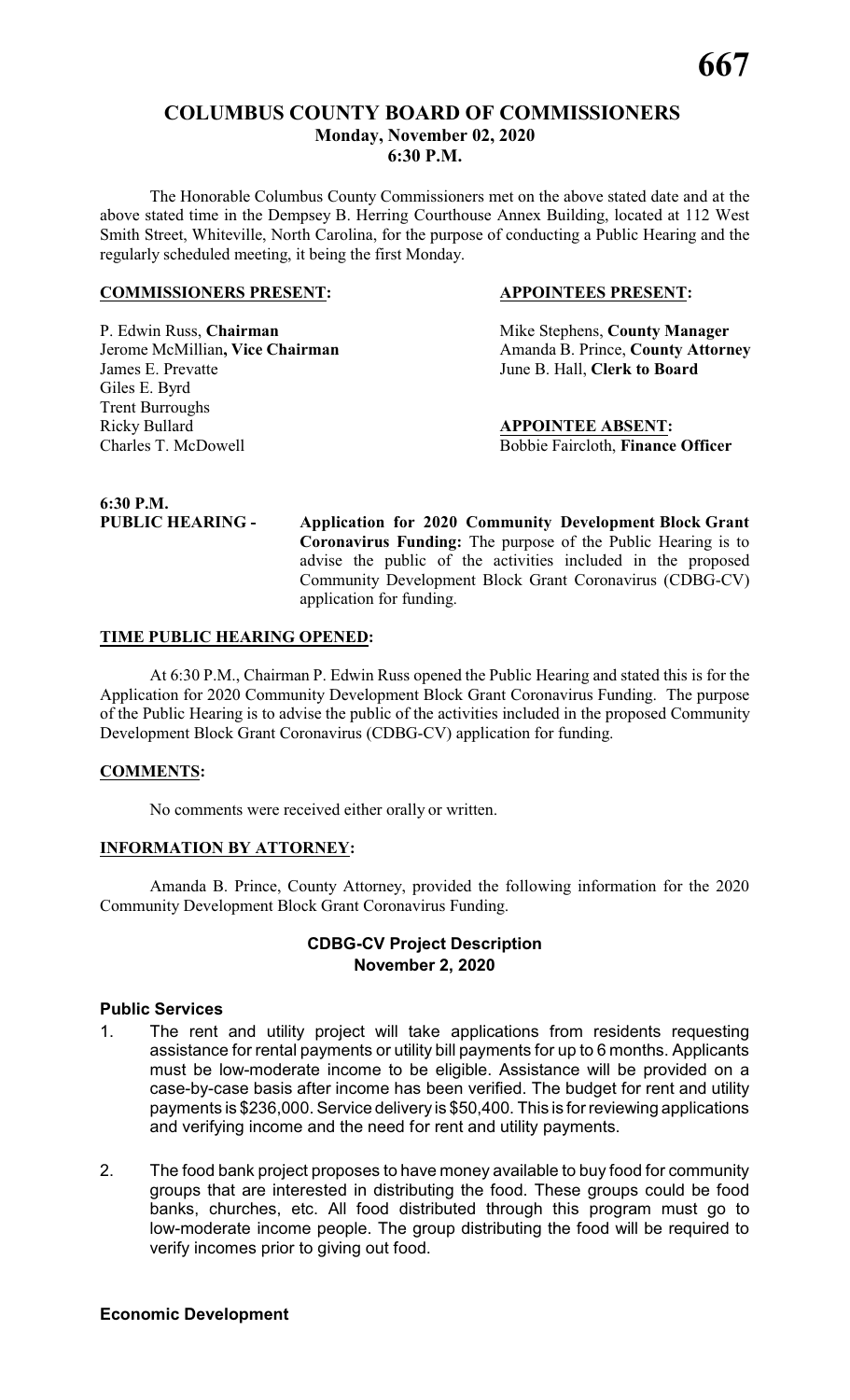1. The economic development portion of the project is proposed to provide money for construction and renovation on an existing building. An existing business plans to repurpose the building for another use and will be required to provide jobs to low-moderate income individuals as a condition of receiving the assistance. Commercial upgrades to the building include a new roof, ceiling, UST, boiler, tile removed, upgrade of electrical and remove asbestos. The estimated cost is \$216,100. Technical services are expected to cost approximately \$38,900. They include engineering, design, bidding out project, etc.

This is a proposed budget for this application. Should the county be awarded these funds, the funding agency may request additional budget modifications.

### **Columbus County 2020 CDBG-CV Public Hearing Speaking Notes**

- 1. The purpose of this public hearing is to advise the public of the activities included in the proposed Community Development Block Grant Coronavirus (CDBG-CV) application for funding.
- 2. The County intends to apply for the maximum grant amount of \$900,000 Designed to help communities prepare, prevent, or respond to the health and economic impacts of COVID-19.
- 3. Must benefit Low-Moderate Income persons.
- 3. Examples of eligible activities:
	- o Public service
		- -Payments to prevent evictions and utility disconnections
		- -Food distribution
	- o Public Facilities
		- -Broadband service and enhancing intemet access that
		- supports increased connectivity to schools, jobs, and healthcare.
		- -Can also be building rehabilitation or improvements to
	- support activities such as repurposing buildings into patient treatment centers.  $\circ$   $\circ$ Economic development to support small businesses that manufacture medical supplies and to help small businesses impacted by COVID create and retain jobs.
- 4. The County's application will be requesting funding to provide assistance to food banks throughout the county which serve LMI families, provide rental and utility assistance for LMI citizens, and provide economic assistance for a business that will create jobs for LMI persons.

### **TIME PUBLIC HEARING CLOSED:**

At 6:35 P.M., Commissioner Bullard made a motion to close the Public Hearing, seconded by Commissioner Byrd. The motion unanimously passed.

### **6:35 P.M. REGULAR SESSION:**

### **Agenda Items #1, #2 and #3: MEETING CALLED to ORDER, INVOCATION and PLEDGE of ALLEGIANCE:**

At 6:35 P.M., Chairman P. Edwin Russ called the November 02, 2020 Columbus County Board of Commissioners Regular Session Meeting to order. The invocation was delivered by Commissioner James E. Prevatte.. Everyone in attendance stood and pledged Allegiance to the Flag of the United States of America which was led by Commissioner Giles E. Byrd.

### **Agenda Item #4: BOARD MINUTES APPROVAL:**

Commissioner McDowell made a motion to approve the October 05, 2020 Regular Session Minutes, as recorded, and the October 21, 2020 Special Called Meeting Minutes, as recorded, seconded by Vice Chairman Jerome McMillian. The motion unanimously passed.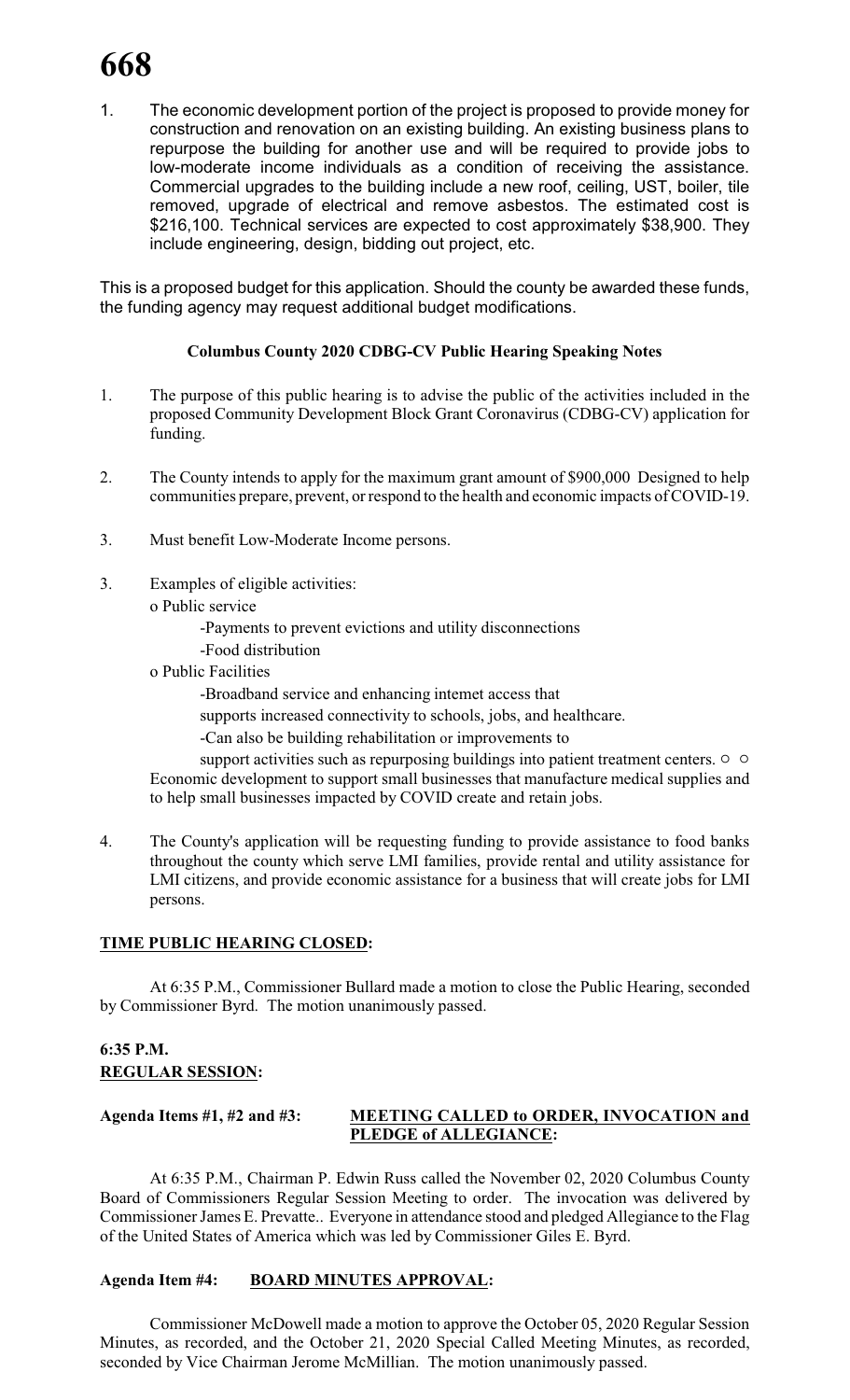### **Agenda Item #5: ECONOMIC DEVELOPMENT - DEPARTMENTAL UPDATE:**

Dr. Gary Lanier, Economic Development Director, delivered the following departmental Update.

Commissioner Prevatte made a motion to accept the Economic Development Departmental Update, seconded by Vice Chairman McMillian. The motion unanimously passed.

Due to the volume of this information, a copy will be kept on file in the Economic Development Office and the Clerk to the Board's Office, for review.

### **Agenda Item #6: PROCLAMATION - PROCLAMATION of APPRECIATION and RECOGNITION to JAMIKA M. LYNCH**:

Kimberly Smith, Columbus County Health Director, requested Board's approval and adoption of the following Proclamation of Appreciation and Recognition to Jamika M. Lynch, to be presented at a later date.

## **PROCLAMATION of APPRECIATION and RECOGNITION to** JAMIKA M. LYNCH

**WHEREAS,** the definition of educate is to give intellectual, moral, and social instruction;

**and**

**WHEREAS,** empowerment is the process of becoming stronger and more confident,

**and**

**WHEREAS, JAMIKA M. LYNCH** has played a critical role in the success of public health education efforts in Columbus County by educating and empowering adolescents to make healthy choices – her success and dedication can be shown by highlighting that:

- She has provided adolescent health education for schools and non-profits in Columbus County for more than eight years;
- Her work in public health has received North Carolina funding for more than eight years;
- She has worked with thousands of adolescents in Columbus County during her tenure;
- She has received the Bravery Award from SHIFT NC for her success facilitating the Making Proud Choices! Program in Columbus County;
- She has been invited to speak at numerous public health and health education conferences due to the success of her programs; **and**

**WHEREAS,** with past involvement and work rendered, we would like to recognize and show our appreciation for her genuine help to the adolescents and families of Columbus County.

**NOW, THEREFORE, BE IT PROCLAIMED** that the Columbus County Board of Commissioners proudly presents this Proclamation of Appreciation and Recognition to **JAMIKA M. LYNCH** for her many years of help and true dedication.

**ADOPTED** this the 2nd day of November, 2020.

### **COLUMBUS COUNTY BOARD OF COMMISSIONERS**

**/s/** *JAMES E. PREVATTE* **/s/** *GILES E. BYRD /s/ TRENT BURROUGHS /s/***/** *RICKY BULLARD /s/ CHARLES T. McDOWELL* **ATTESTED BY:**

**/s/** *P. EDWIN RUSS***, Chairman** */s/JEROME McMILLIAN***, Vice Chairman /s/** *JUNE B. HALL***, Clerk to the Board**

**/s/** *MICHAEL H. STEPHENS***, County Manager /s/** *AMANDA B. PRINCE***, County Attorney**

Commissioner Byrd made a motion to approve and adopt the Proclamation of Appreciation and Recognition to Jamika M. Lynch, seconded by Commissioner Burroughs. The motion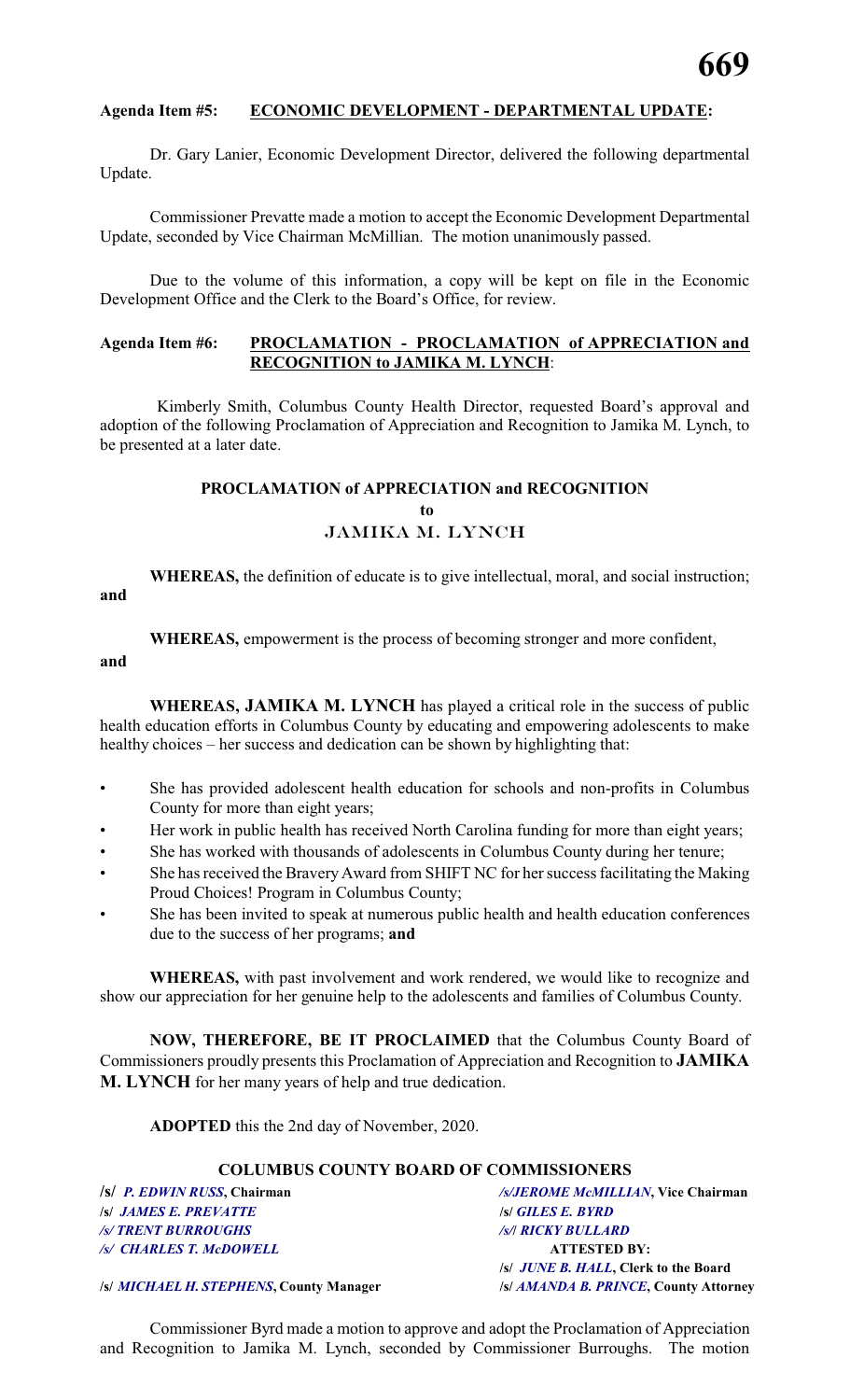unanimously passed.

### **Agenda Item #7: PROCLAMATION - PROCLAMATION of RECOGNITION and APPRECIATION to DEPUTY DREW ZEHNDER:**

Chairman P. Edwin Russ requested Board approval and adoption of the following Proclamation of Recognition and Appreciation to Deputy Drew Zehnder, to be presented at a later date.

## **PROCLAMATION OF RECOGNITION and APPRECIATION to** *DEPUTY DREW ZEHNDER*

**WHEREAS,** during the course of performing his duties on September 26, 2020, **DEPUTY DREW ZEHNDER** was traveling on Seven Creeks Highway and observed someone on the porch of a residence trying to flag him down; **and**

**WHEREAS,** as soon as physically possible, he turned his vehicle around and went to the residence and observed a large amount of smoke at the front door, and was advised there was a male inside; **and**

**WHEREAS,** through keen observation and proper training, law and emergency, the officer observed an unresponsive male on a couch and carried the male out of the house for safety, and was able to get the male to respond after administering sternum rubs; **and**

**WHEREAS, DEPUTY ZEHNDER** grabbed his fire extinguisher from his patrol vehicle, entered the residence to extinguish the fire which resulted from a pot on the stove; **and**

**WHEREAS,** as a result of quick thinking, proper training and sound reaction, his courage and bravery saved this individual's life.

**NOW, THEREFORE, BE IT PROCLAIMED,** we, the Columbus County Board of Commissioners are very honored to present this document to *DEPUTY DREW ZEHNDER* for recognition of his devotion to mankind and life-saving techniques and to show our appreciation.

**APPROVED and ADOPTED** this the 2nd day of November, 2020.

### **COLUMBUS COUNTY BOARD OF COMMISSIONERS**

**/s/** *JAMES E. PREVATTE* **/s/** *GILES E. BYRD /s/ TRENT BURROUGHS /s/***/** *RICKY BULLARD /s/ CHARLES T. McDOWELL* **ATTESTED BY:**

**/s/** *P. EDWIN RUSS***, Chairman** */s/JEROME McMILLIAN***, Vice Chairman /s/** *JUNE B. HALL***, Clerk to the Board**

/s/ *MICHAEL H. STEPHENS***, County Manager /s/** *AMANDA B. PRINCE***, County Attorney**

Commissioner Byrd made a motion to approve and adopt the Proclamation of Recognition and Appreciation to Deputy Drew Zehnder, seconded by Commissioner Burroughs. The motion unanimously passed.

### **Agenda Item #8: PROCLAMATION - PROCLAMATION of RECOGNITION and APPRECIATION to FIREFIGHTER CLIFF HAWLEY:**

Commissioner James E. Prevatte requested Board approval and adoption of the following Proclamation of Recognition and Appreciation to Firefighter Cliff Hawley, to be presented at a later date.

### **PROCLAMATION OF RECOGNITION and APPRECIATION to** *FIREFIGHTER CLIFF HAWLEY*

**WHEREAS,** on September 26, 2020, *Firefighter Cliff Hawley* was at the scene of a residence on Seven Creeks Highway which entailed heavy smoke and an unresponsive male on the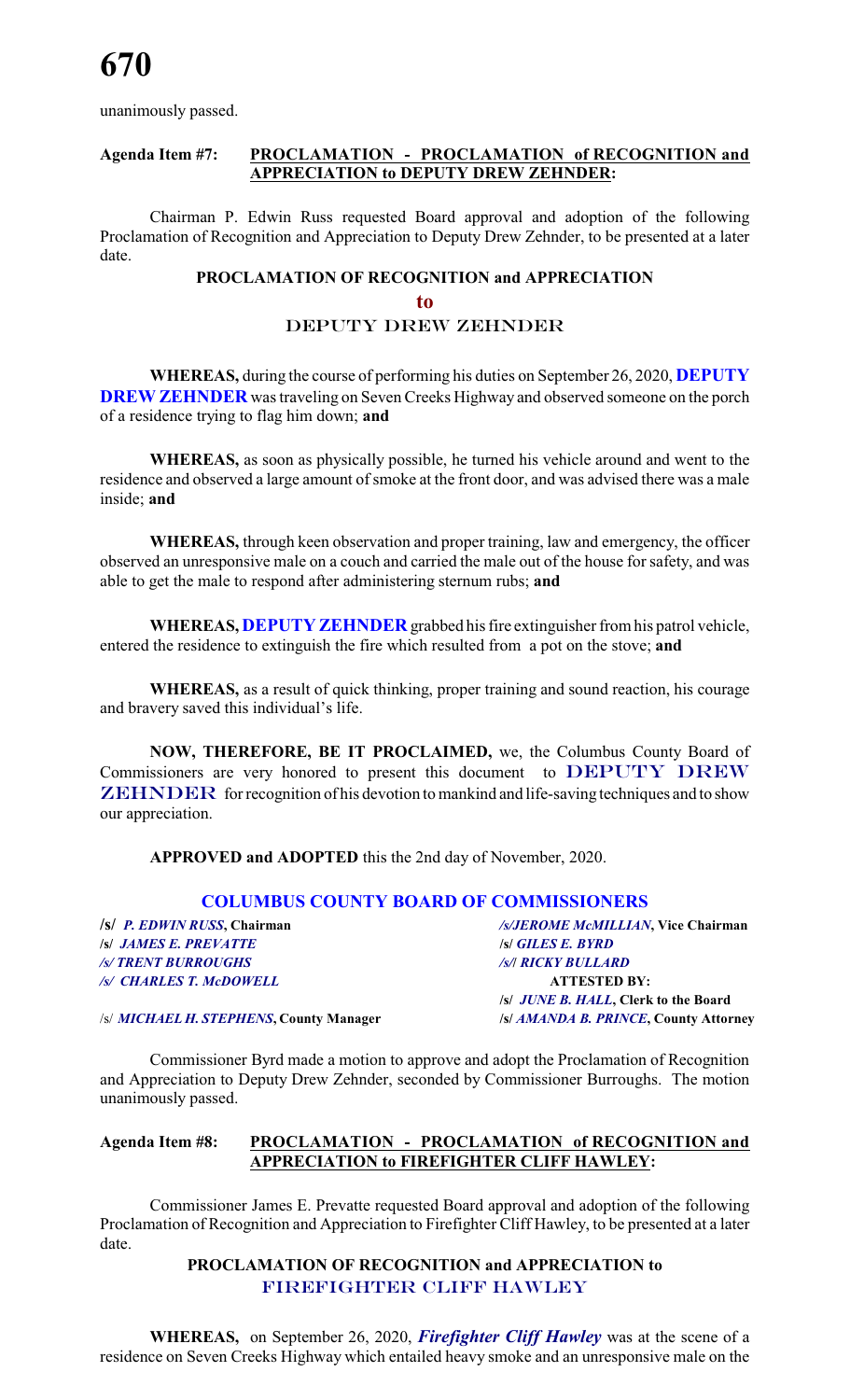couch inside the dwelling; **and**

**WHEREAS,** after his observation of the situation at hand, he re-entered the structure along with Deputy/Firefighter Zehnder, to aide in extinguishing the fire, and to save the residence from further damage; **and**

**WHEREAS,** through keen observation and proper training, law and emergency, the firefighter was immediately aware of the procedures to take in this situation; **and**

**WHEREAS,** *Firefighter Cliff Hawley* responded in a calm and timely manner which is a result from proper training, attentiveness and love for mankind; **and**

**WHEREAS,** as a result of quick thinking, proper training and sound reaction, his courage and bravery saved this individual's place of residence.

**NOW, THEREFORE, BE IT PROCLAIMED,** we, the Columbus County Board of Commissioners are very honored to present this document to **FIREFIGHTER CLIFF HAWLEY** for recognition and appreciation of his devotion to mankind, and life-saving techniques, and to show our appreciation.

**APPROVED and ADOPTED** this the 2nd day of November, 2020.

### **COLUMBUS COUNTY BOARD OF COMMISSIONERS**

**/s/** *JAMES E. PREVATTE* **/s/** *GILES E. BYRD /s/ TRENT BURROUGHS /s/***/** *RICKY BULLARD /s/ CHARLES T. McDOWELL* **ATTESTED BY:**

**/s/** *P. EDWIN RUSS***, Chairman** */s/JEROME McMILLIAN***, Vice Chairman /s/** *JUNE B. HALL***, Clerk to the Board**

/s/ *MICHAEL H. STEPHENS***, County Manager /s/** *AMANDA B. PRINCE***, County Attorney**

Commissioner Byrd made a motion to approve and adopt the Proclamation of Recognition and Appreciation to Firefighter Cliff Hawledy, seconded byCommissioner Burroughs. The motion unanimously passed.

### **Agenda Item #9: PROCLAMATION - PROCLAMATION of RECOGNITION and MEMORIAL of BILLY GENE SIX:**

Commissioner Giles E. Byrd, requested Board approval and adoption of the following Proclamation of Recognition and Memorial of Billy Gene Six.

**PROCLAMATION of RECOGNITION and Memorial**

## **of** *BILLY GENE SIX*

**WHEREAS,** as we travel though life, we witness individuals who have hearts of gold and place needs of others before their own needs; **and**

**WHEREAS,** in the Hallsboro area of Columbus County, a golden individual abided with unselfish traits, namely *BILLY GENE SIX***; and**

**WHEREAS,** the named person exhibited the following traits as a genuine individual:

- **W** Member of the Hallsboro Volunteer Fire Department;
- **Participation in the Farmers Union Community Watch Program;**
- Organ donor for the benefit of anyone in need;
- Always a pleasant and sweet smile for people; **and**
- Genuine heart for mankind.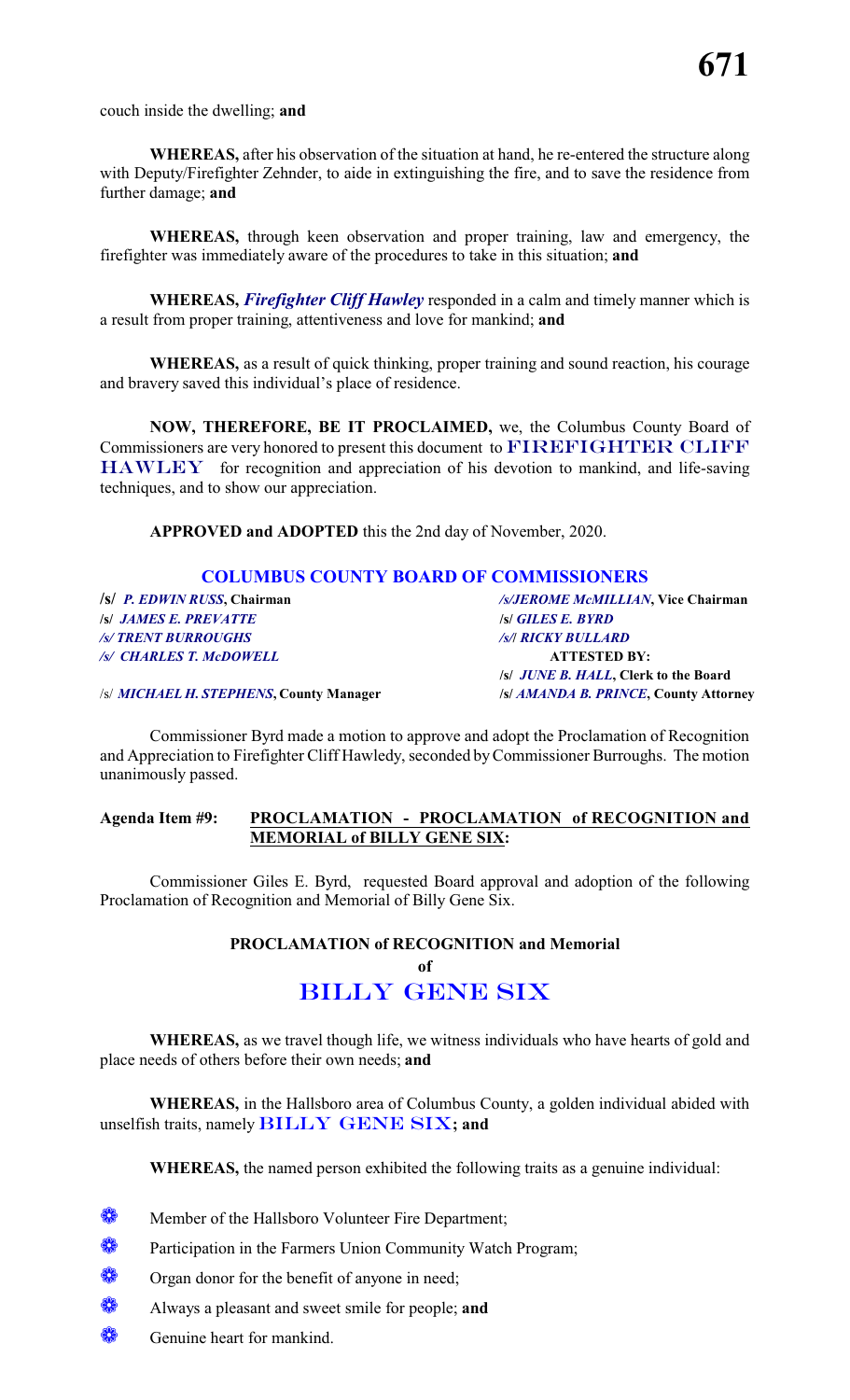**WHEREAS,** people who possess this nature need to be appreciated, cherished and make impressions on people they always hold in their heart.

**NOW, THEREFORE, BE IT PROCLAIMED,** we, the Columbus County Board of Commissioners would like to recognize *BILLY GENE SIX*as a golden asset and will always remember him and his good deeds to everyone.

APPROVED and ADOPTED this the 2<sup>nd</sup> day of November, 2020.

### **COLUMBUS COUNTY BOARD OF COMMISSIONERS**

| /s/JEROME McMILLIAN, Vice Chairman           |
|----------------------------------------------|
| <b>S GILES E. BYRD</b>                       |
| <b>/s/  RICKY BULLARD</b>                    |
| <b>ATTESTED BY:</b>                          |
| /s/ <i>JUNE B. HALL</i> , Clerk to the Board |
| /s/ AMANDA B. PRINCE, County Attorney        |
|                                              |

Commissioner Byrd made a motion to approve and adopt the Proclamation of Recognition and Memorial to Billy Gene Six, seconded by Commissioner Burroughs. The motion unanimously passed.

### **Agenda Item#10: RESOLUTION-RESOLUTION LEASINGPROPERTY to FAMILIES FIRST, INCORPORATED, and LEASE AGREEMENT:**

Michael Stephens, County Manager, requested Board approval and adoption of the Resolution Leasing Property to Families First, Incorporated, and the Lease Agreement.

### **RESOLUTION LEASING PROPERTY**

**to**

### **FAMILIES FIRST, INCORPORATED**

**WHEREAS,** the County of Columbus owns the west outer wing of the building formerly known as the "County Home", located at 809 Washington Street, Whiteville, NC 28472, which it currently is not using; **and**

**WHEREAS,** FAMILIES FIRST, INCORPORATED is a nonprofit private corporation associated with Columbus County which works to identify, address, and attempt to rectify issues relating to and associated with domestic violence, sexual assault, and their effects on adults, children, and the communities of Bladen and Columbus Counties providing a public use, purpose, and service; **and**

**WHEREAS,** FAMILIES FIRST, INCORPORATED has agreed upon a lease, under which FAMILIES FIRST, INCORPORATED will lease the county's property listed hereinabove for the term of one year; **and**

**WHEREAS,** North Carolina General Statute § 160A-272 authorizes the Countyto enter into leases of one year or less upon resolution of the Columbus County Board of Commissioners adopted at a regular meeting; **and**

**WHEREAS,** the Columbus County Board of Commissioners is convened in a regular meeting.

**THEREFORE, the Columbus County Board of Commissioners resolves that:** the Columbus CountyBoard of Commissioners hereby approves lease of the County property described above to FAMILIES FIRST, INCORPORATED, and directs the Chairman of the Board of Commissioners to execute any instruments necessary to the lease.

**ADOPTED** this the  $2<sup>nd</sup>$  day of November, 2020.

### **COLUMBUS COUNTY BOARD OF COMMISSIONERS**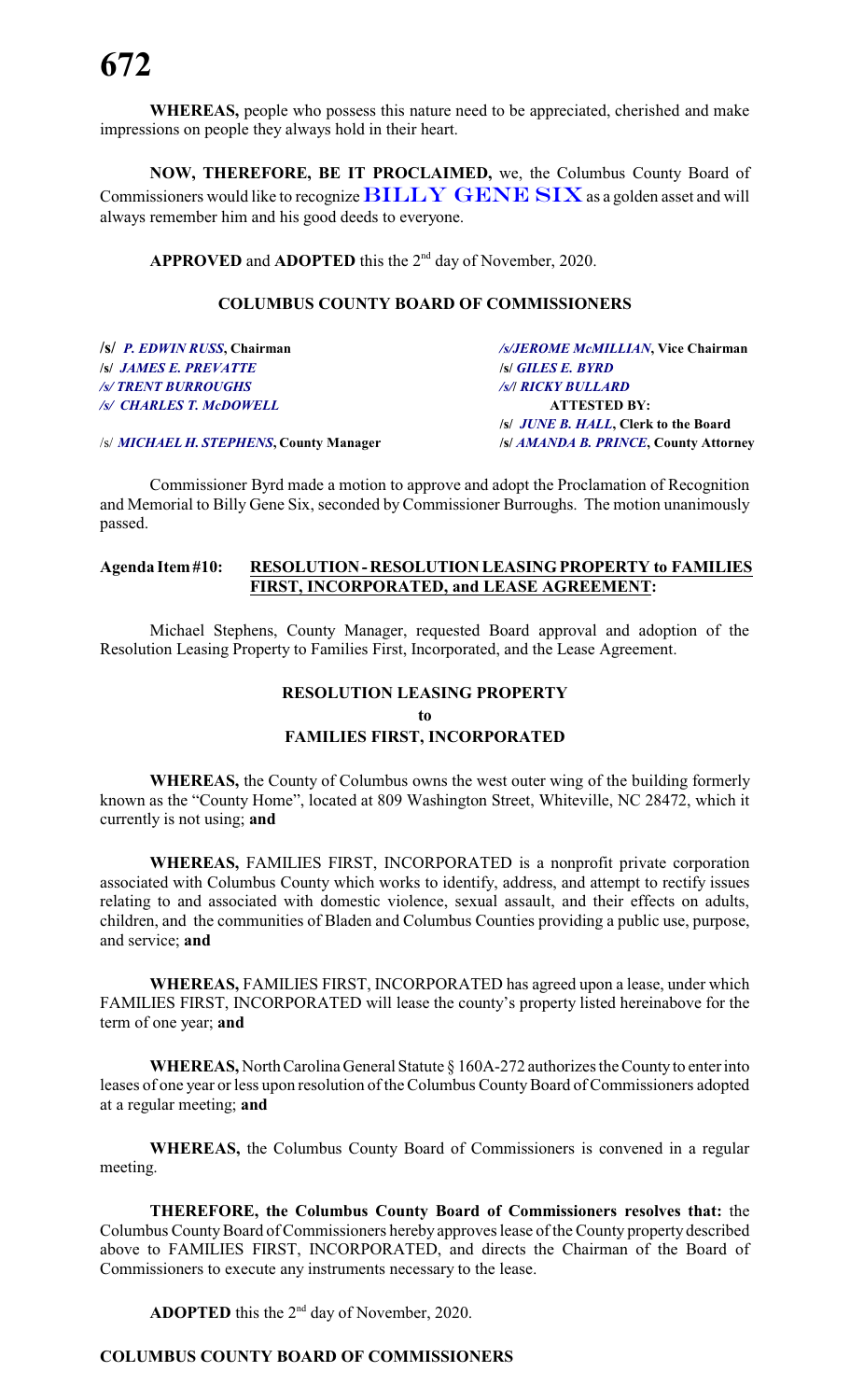### /s/ **P. EDWIN RUSS, Chairman**

### **ATTESTED BY:** /s/ **JUNE B. HALL, Clerk to Board**

### **NORTH CAROLINA COLUMBUS COUNTY LEASE AGREEMENT**

THIS LEASE AGREEMENT, entered into by and between the COUNTY OF COLUMBUS, a North Carolina political subdivision, hereinafter called "LESSOR," and FAMILIES FIRST, INCORPORATED, a nonprofit private corporation associated with Columbus County, hereinafter called "LESSEE."

### **W I T N E S S E T H :**

WHEREAS, subject to the terms and conditions herein set out, LESSOR does hereby let and lease unto LESSEE, and LESSEE does hereby accept as a tenant of LESSOR the following described property:

### **The west outer wing of the building formerly known as the "County Home," located at 809 Washington Street, Whiteville, NC 28472.**

NOW, THEREFORE, for and in consideration of the mutual covenants and conditions contained herein, the parties agree as follows:

1. **Term of Lease.** The term of this Lease Agreement shall be for a period of one (1) year from the date of signing by LESSOR (hereinafter "Start Date"), subject to prior termination pursuant to this Lease Agreement.

### 2. **LESSEE's Responsibilities.**

- a. LESSEE shall ensure that the rental property will be used solely and exclusively for the specific purpose of a Domestic Violence Shelter and programs related thereto.
- b. LESSEE will be responsible for reasonable maintenance, including housekeeping, of the rental property necessaryto maintain the rental property in its present condition, ordinary wear and tear excepted. No alterations or changes shall be made without the prior written consent of LESSOR. LESSOR and LESSEE will negotiate major maintenance and renovation needs, as exclusively determined by LESSOR.
- c. LESSEE shall pay all utility bills including, but not limited to, electricity, telephone and gas, incurred in connection with the use of the rental property during the term and any automatic renewal term of this Lease Agreement.
- d. Upon termination of this Lease Agreement, LESSEE shall remove all items of goods and/or equipment purchased by LESSEE.

3. **Payment.** LESSEE shall pay LESSOR the sum of One and 00/100 Dollar (\$1.00) annually, to be paid on the first day of each new calendar year.

4. **Indemnity.** LESSEE shall indemnify and hold LESSOR, its agents and employees, harmless against any loss and all claims, demands, causes of actions, or other liability, including attorneys fees, on account of property damages arising out of or relating to the rental property, resulting from the negligence of or the willful act or omission of LESSEE, its agents, employees and assigns.

LESSOR hereby agrees it shall indemnify and hold LESSEE harmless from all claims, demands causes of actions, or other liability, including attorney's fees, resulting from or on account of property damages arising out of or relating to the services to be performed by LESSOR's employees hereunder, resulting from the negligence of LESSOR's employees.

5. **Binding Effect.** This Lease Agreement shall be binding upon the parties hereto, and their heirs, successors, executors, administrators and assigns.

6. **Governing Law.** All of the terms and conditions contained herein shall be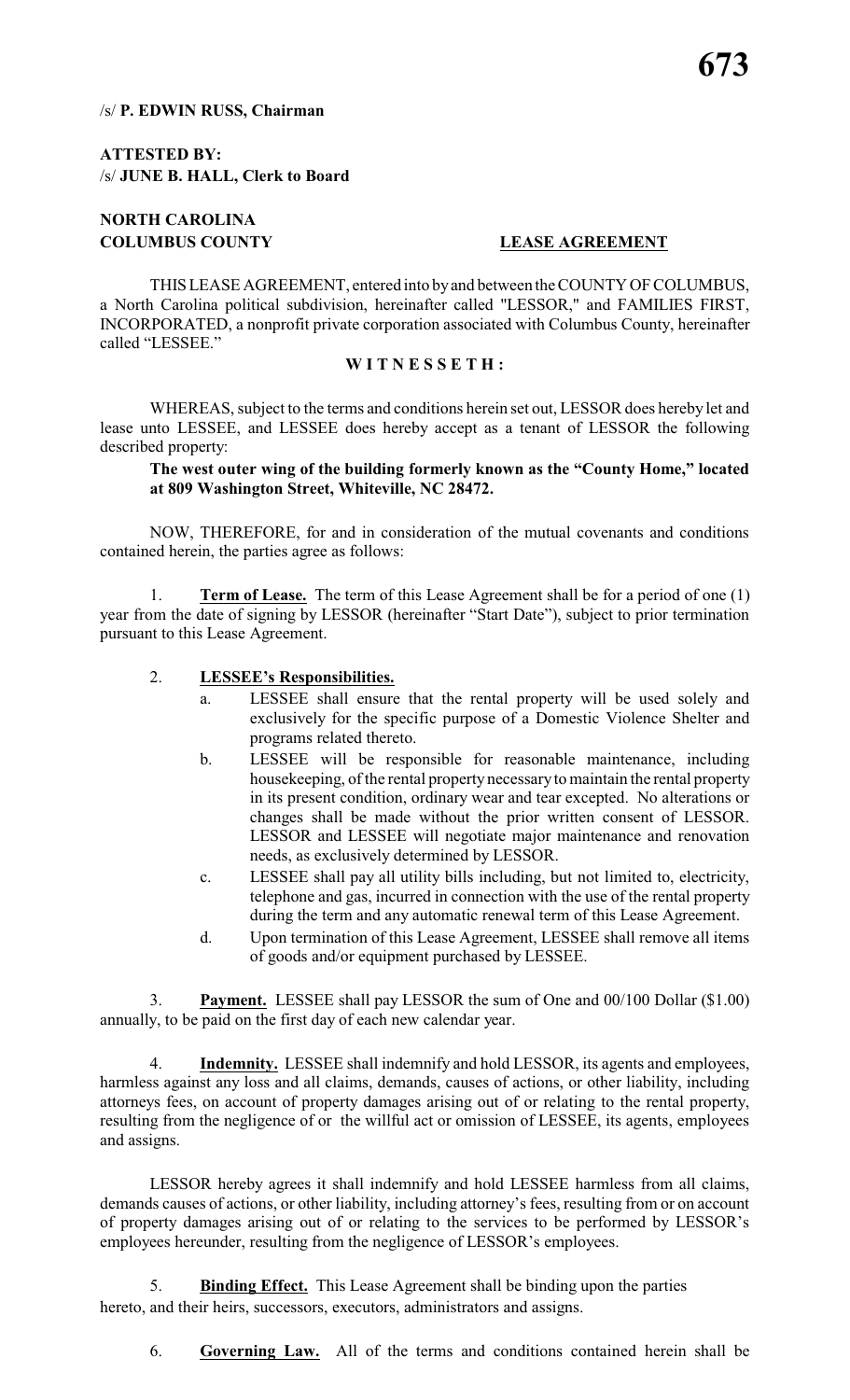interpreted in accordance with the laws of the State of North Carolina.

7. **Notices.** All notice required hereunder to be sent to either party shall be sent to the following designated addresses, or to such other address or addresses as may hereafter be designated by either party by mailing of written notice of such change of address, by Certified Mail, Return Receipt Requested:

## **To LESSOR:**

Columbus County Administration Attention: County Manager 111 Washington Street Whiteville, NC 28472

## **To LESSEE:**

Families First, Incorporated Attention: Director P.O. Box 1776 Whiteville, NC 28472

8. **Assignability.** It is mutually agreed by the parties hereto that this Lease Agreement is not transferable and shall not be assigned by either party without the written consent of the other party to this Lease Agreement.

9. **Amendments.** This Lease Agreement shall not be modified or otherwise amended except in writing signed by the parties.

## 10. **Termination.**

- a. This Lease Agreement may be terminated at any time by either party, without penalty, provided that written notice of such termination is furnished to the other party at least sixty (60) calendar days prior to termination.
	- b. Should LESSEE cease to exist or disband, then all rights to the use of the rental property will cease and this Lease Agreement will be terminated.

11. **Entire Agreement.** This Lease Agreement constitutes the entire understanding between the parties and supersedes all prior and independent agreements between the parties covering the subject matter hereof. Any change or modification of this Lease Agreement must be in writing signed by both parties.

### 12. **Full Disclosure**

- a. It is hereby understood by each and every party to this Lease Agreement that this Lease Agreement and its terms are fair and reasonable to the parties here undersigned and are fully disclosed and transmitted, in writing, to each party to this Lease Agreement in a manner that should reasonably be, or have been, understood by each party; and
	- b. It is hereby understood by each and every party to this Lease Agreement are each advised by this section, in writing, that each party may seek the advice of an independent Attorney at Law of their own autonomous choice and each party is hereby given reasonable opportunity and time to seek said advice; and
	- c. It is hereby understood, that each party to this Lease Agreement hereby consents, in writing, to the terms of this Lease Agreement.

IN WITNESS WHEREOF, the parties hereto have caused the execution of the foregoing instrument, by authority duly given and in duplicate originals.

**LESSOR** COLUMBUS COUNTY /s/ **P. EDWIN RUSS**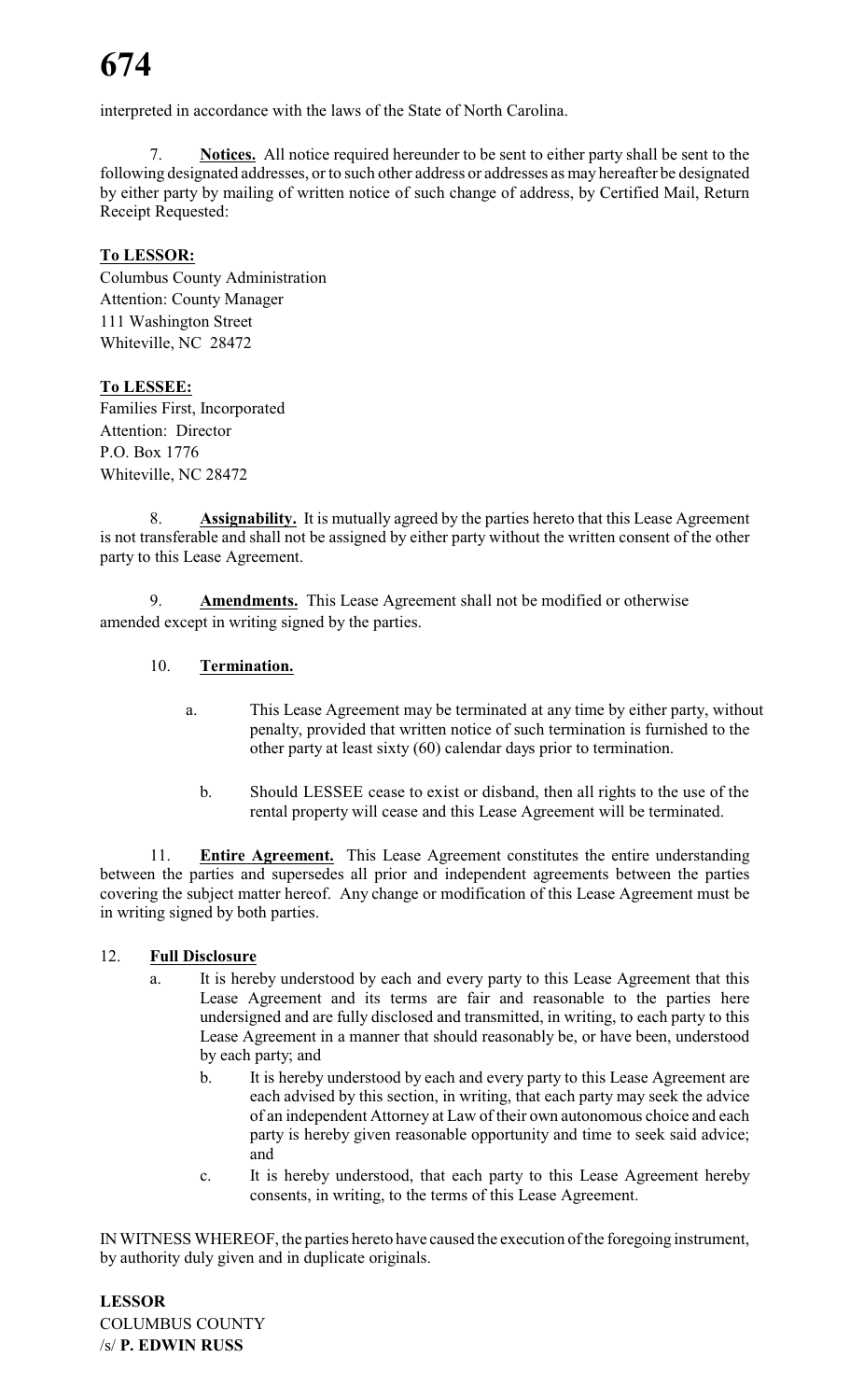### **Chairman, Columbus County Board of Commissioners November 02, 2020**

Approved as to form: /s/ **AMANDA B. PRINCE** County Attorney

**LESSEE** FAMILIES FIRST, INCORPORATED By:\_\_\_\_\_\_\_\_\_\_\_\_\_\_\_\_\_\_\_\_\_\_\_\_\_\_\_\_\_\_\_

Printed Name

Title

Date Signed

### **STATE OF NORTH CAROLINA COUNTY OF COLUMBUS**

\_\_\_\_\_\_\_\_\_\_\_\_\_\_\_\_\_\_\_\_\_\_\_\_\_\_\_\_\_\_\_

I, Paulette A. Varnum, a Notary Public of Brunswick County, North Carolina, hereby certify that James E. Prevatte personally came before me this day and acknowledged that he is the Chairmanof the Board of Columbus County Commissioners, Columbus County, North Carolina, a North Carolina political subdivision, and that he as Chairman of the Board of Columbus County Commissioners, Columbus County, North Carolina, being authorized to do so, executed the foregoing instrument on behalf of said County.

WITNESS my hand and official seal or stamp, this the 2nd day of November 02, 2020.

### /s/ **PAULETTE A. VARNUM**

Notary Public

My Commission Expires: 08/18/2022.

STATE OF NORTH CAROLINA COUNTY OF COLUMBUS

I, \_\_\_\_\_\_\_\_\_\_\_\_\_\_\_\_\_\_\_\_\_\_\_, a Notary Public of \_\_\_\_\_\_\_\_\_\_\_ County, North Carolina, certify that personally came before me this day and<br>acknowledged that he is the **notation** of Families First, Incorporated, a nonprofit acknowledged that he is the \_\_\_\_\_\_\_\_\_\_\_\_\_\_\_\_\_\_\_\_\_\_ of Families First, Incorporated, a nonprofit private corporation associated with Columbus County, and that he as the \_\_\_\_\_\_\_\_\_\_\_\_\_\_\_\_\_\_\_\_\_\_\_\_ of Families First, Incorporated, being authorized to do so, executed the foregoing instrument on behalf of the company.

WITNESS my hand and official seal or stamp, this the \_\_\_\_\_\_\_ day of  $\qquad \qquad$ , 2009.

 Notary Public My commission expires:

Commissioner Burroughs made a motion to approve the Resolution Leasing Property to Families First, Incorporated and the Lease Agreement, seconded by Commissioner Bullard. The motion unanimously passed.

### **Agenda Item #11: SHERIFF - ACCEPTANCE OF STATE ARCHIVES OF NORTH CAROLINA GOVERNMENT RECORDS RETENTION SECTION:**

The Honorable Sheriff Jody Greene requested Board approval and Chairman's signature of the Records Retention and Disposition Schedule, and the Records Retention Schedule Amendment.

Commissioner McDowell made a motion to approve the Records Retention and Disposition Schedule, and the Records Retention Schedule Amendment, seconded by Commissioner Bullard.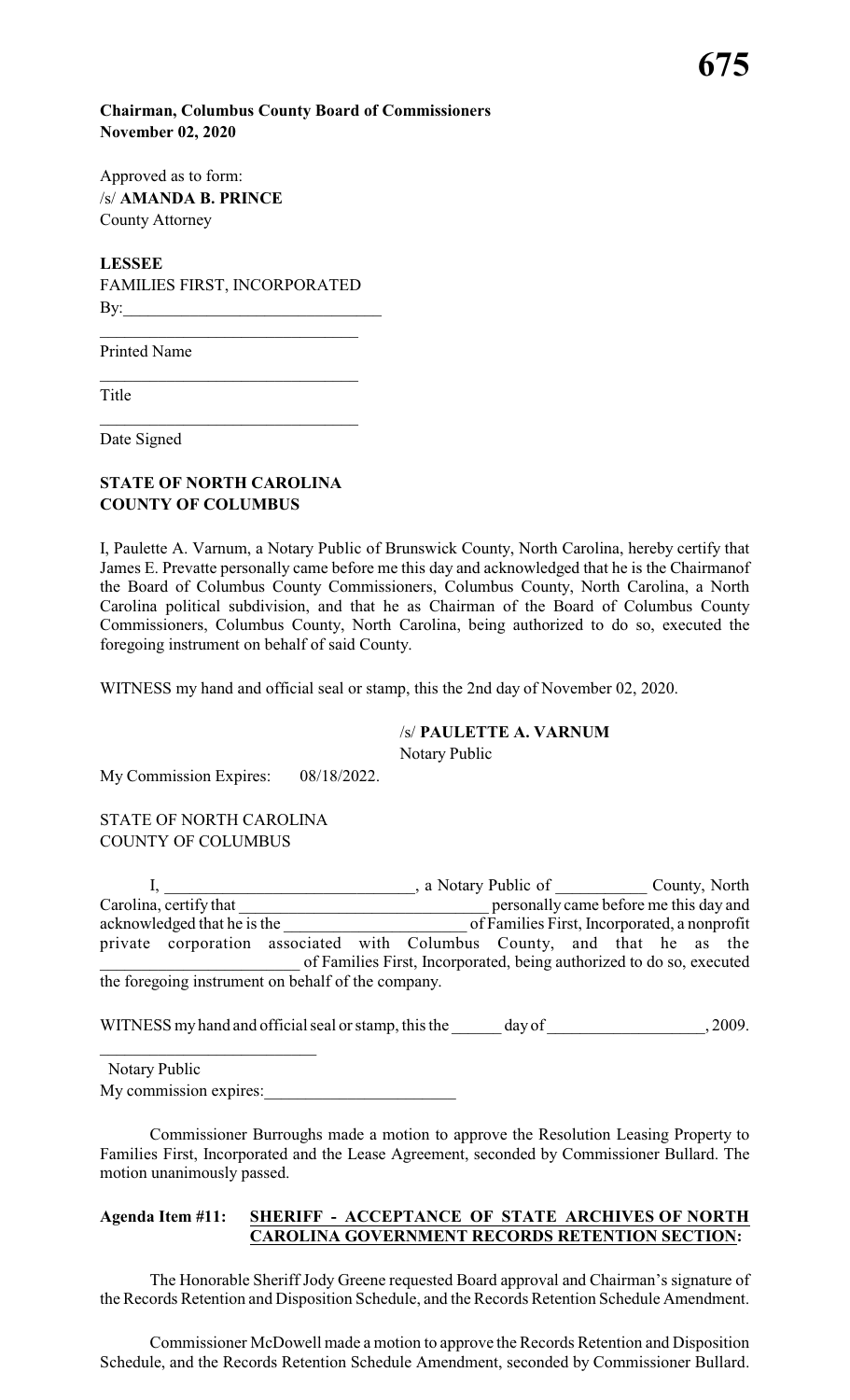The motion unanimously passed.

### **Agenda Item #12: PURCHASING - UPDATE OF PURCHASE ORDER POLICY III-2:**

Stuart Carroll, Purchasing Director, requested Board approval of an update to the Purchase Order Policy III-2. **(This will be the first reading.)**

Commissioner McDowell made a motion to approve the update of Purchase Order Policy III-2, with the understanding the only change being the adding of the Deputy Finance Officer, on the First Reading, seconded by Commissioner Byrd. The motion unanimously passed.

### **Agenda Item #13: PURCHASING - UPDATE of PURCHASE ORDER POLICY III-6 CREDIT CARD PROCEDURE/APPLICATION:**

Stuart Carroll, Purchasing Director, requested Board approval of the update to the Purchase Order Policy #III-6. **( This will be the first reading.)**

Discussion was conducted among the Board members relative to the fact that entertainment had not been included previously, and entertainment-related expense needs a definition included in the policy.

Commissioner McDowell made a motion to approve the update of Purchase Order Policy III-6, Credit Card Procedure/Application, with the correction of entertainment-related expenses defined, on the First Reading, seconded by Commissioner Bullard. The motion unanimously passed.

### **Agenda Item #14: PURCHASING - ESTABLISH A BID PROTEST PROCEDURE:**

Stuart Carroll, Purchasing Director, requested Board approval to establish a Bid Protest Procedure, Policy Number: II-13. **(This will be the first reading.)**

Discussion was conducted among the Board members relative to the fact that changes need to be highlighted in a manner to distinguish the existing material and the updated material to the reader.

Commissioner Prevatte made a motion to approve to establish a Bid Protest Procedure with the corrected date being listed on the policy, on the First Reading, seconded by Vice Chairman McMillian. The motion unanimously passed.

### **Agenda Item #15: PLANNING - AGREEMENT BETWEEN COUNTY and N-FOCUS PLANNING and DESIGN, INCORPORATED, for UPDATE of COLUMBUS COUNTY LAND REGULATIONS ORDINANCE and CODE of ORDINANCES:**

Samantha Alsup, Planning Director, requested Board approval of this Agreement with Local Government between Columbus County and N-Focus, for an update of Columbus County Land Regulations Ordinance, and the Code of Ordinances, at the cost of nine thousand, one hundred twenty, and 00/100 (\$9,120.00) dollars.

Commissioner Burroughs made a motion to approve the Agreement with Local Government between Columbus County and N-Focus, for an update of Columbus County Land Regulations Ordinance, and the Code of Ordinances, at the cost of nine thousand, one hundred twenty, and 00/100 (\$9,120.00) dollars, seconded by Commissioner McDowell. The motion unanimously passed.

### **Agenda Item #16: PLANNING - AGREEMENT BETWEEN COUNTY and N-FOCUS PLANNING and DESIGN, INCORPORATED, to PROVIDE CONSULTING SERVICES on an AS-NEEDED BASIS:**

Samantha Alsup, Planning Director, requested Board approval of the Agreement with Local Government between Columbus County and N-Focus, to provide consulting services on an asneeded basis, up to \$5,000.00, per budget year.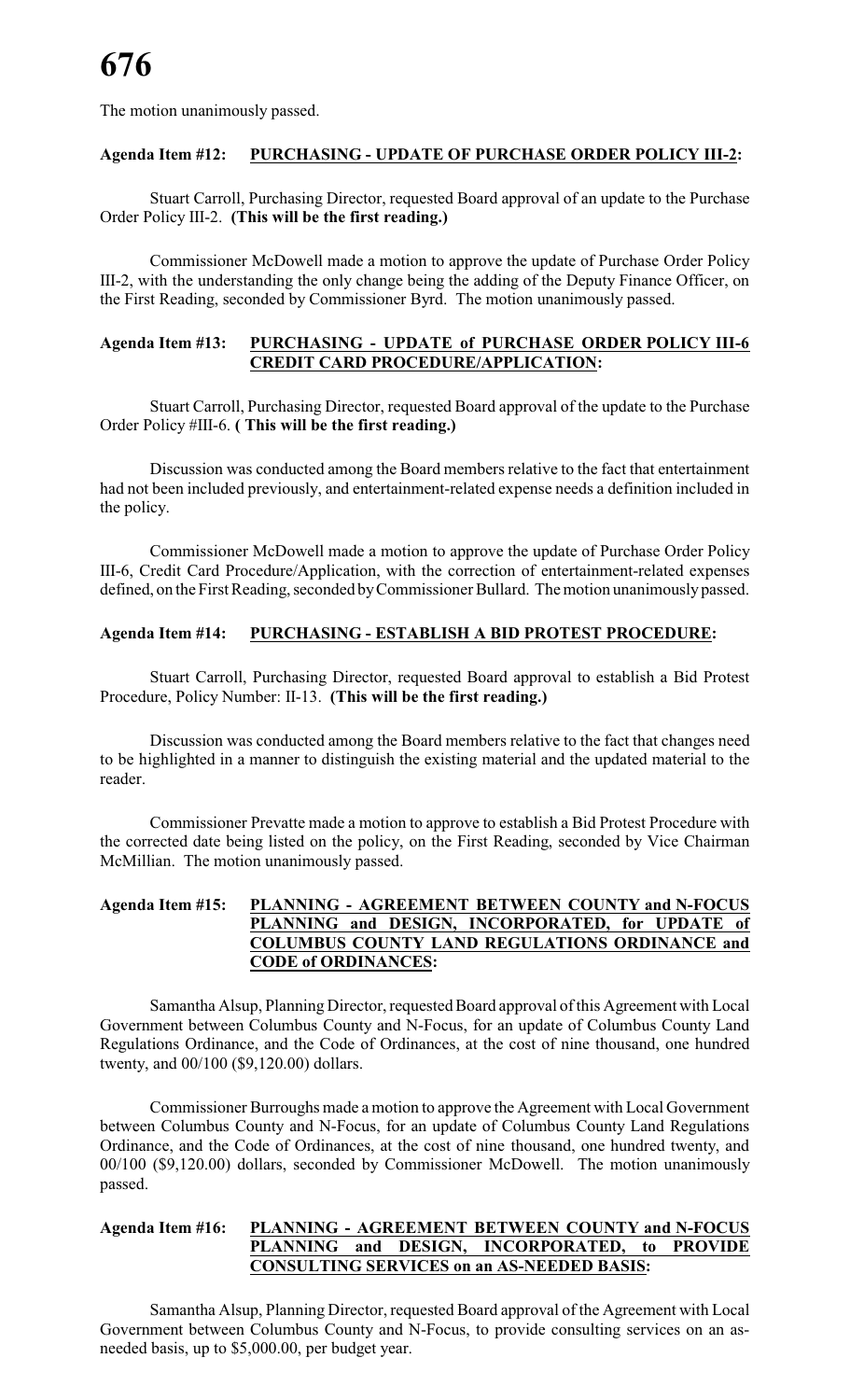Commissioner Burroughs made a motion to approve the Agreement with Local Government between Columbus County and N-Focus, to provide consulting services on an as-needed basis, up to \$5,000.00, per budget year, seconded by Commissioner McDowell. The motion unanimously passed.

### **Agenda Item#17: SOIL and WATER CONSERVATION - REVISED GRANT PROJECT ORDINANCE for ADDITIONAL \$164,000.00 for WATERSHED RESTORATION PROJECTS:**

Edward E. Davis, Columbus Soil and Water Conservation Director, requested Board approval of the following **"Revised"** Grant Project Ordinance Watershed Restoration Project, County of Columbus.

### **'REVISED" GRANT PROJECT ORDINANCE WATERSHED RESTORATION PROJECT COUNTY OF COLUMBUS**

Be it ordained by the Columbus County Board of Commissioners that, pursuant to Chapter 159, Section 13.2 of the General Statutes of North Carolina, the following Grant Project Ordinance is hereby adopted:

Section 1. The project authorized is the Watershed Restoration Project described in the work statement contained in the grant agreement between this unit and the North Carolina Department of Agriculture and Consumer Services Division of Soil and Water Conservation.

Section 2. The officers of the unit are hereby directed to proceed with the grant project within the terms of the grant documents, the rules and regulations of the North Carolina Department of Agriculture and Consumer Services Division of Soil and Water Conservation and the budget contained herein.

Section 3. The following revenues are anticipated to be available to complete this project:

| 19-3543-432007 | Watershed Restoration Project Grant - Initial                      | \$906,314.75   |
|----------------|--------------------------------------------------------------------|----------------|
| 19-3543-432007 | Watershed Restoration Project Grant - Additional                   | \$164,000.00   |
|                | TOTAL:                                                             | \$1,070,314.75 |
|                | Section 4. The following amounts are appropriated for the project: |                |
| 19-4532-559043 | Watershed Restoration Project Grant Expenditures                   | \$906,314.75   |
| 19-4532-559043 | Watershed Restoration Project Grant Expenditures                   | \$164,000.00   |
|                | TOTAL:                                                             | \$1,070,314.75 |

Section 5. The finance officer is hereby directed to maintain with the Grant Project Fund sufficient detailed accounting records to provide the accounting to the grantor agency required by the grant agreement and federal and state regulations.

Section 6. Disbursements will be electronically wired to Columbus County as request for payments are submitted to the NC Department of Agriculture and Consumer Services Division of Soil and Water Conservation.

Section 7. Copies of this Grant Project Ordinance shall be made available to the budget officer and the finance officer for direction in carrying out this project.

> Adopted this 2nd day of November 2020 /s/ P. Edwin Russ, Chairman

Attested By: /s/ June B. Hall Clerk to Board of Commissioners

Commissioner Bullard made a motion to approve and adopt the "Revised"Grant Project Ordinance, Watershed Restoration Project, County of Columbus, seconded by Commissioner Byrd. The motion unanimously passed.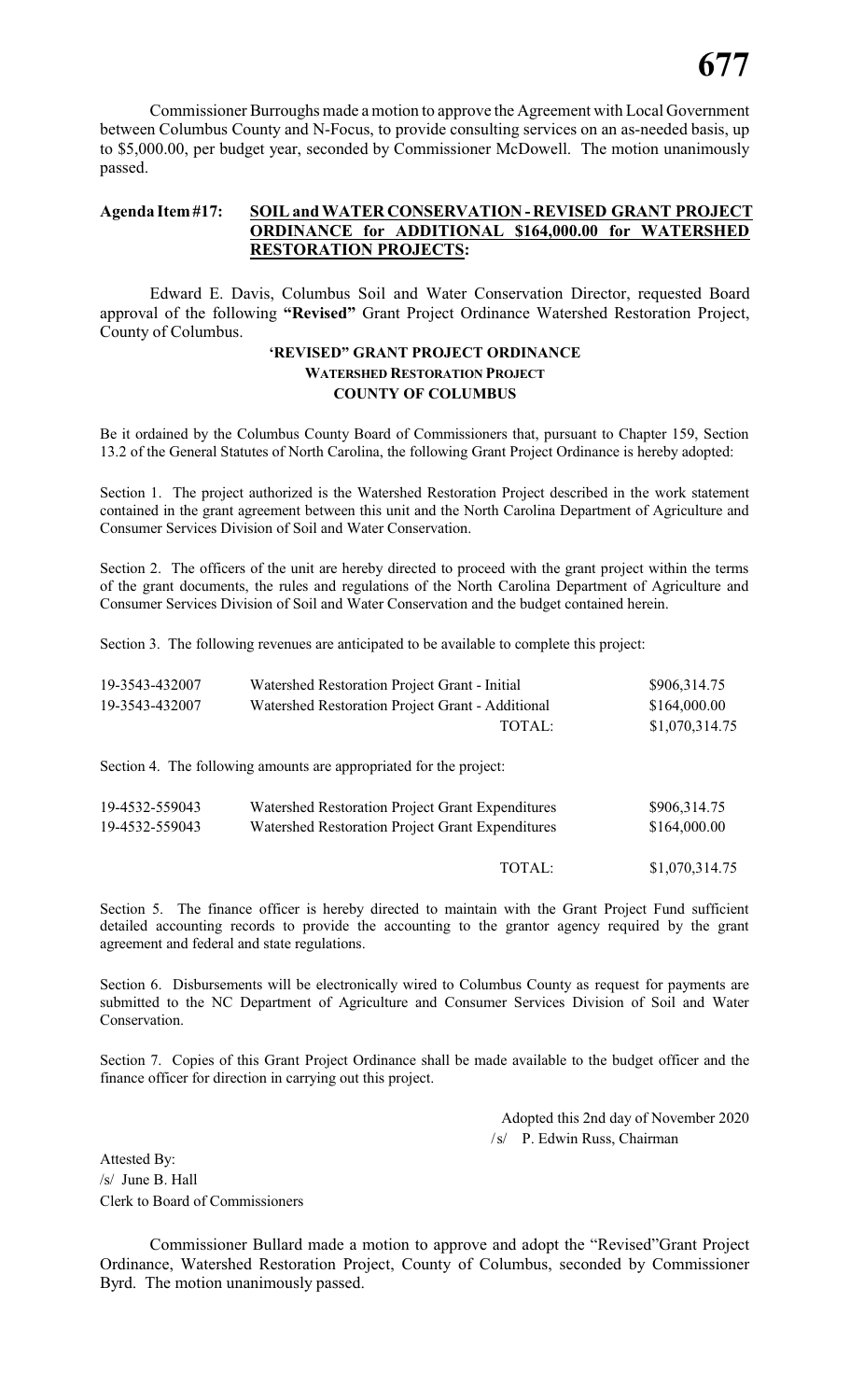### **Agenda Item #18: SOIL and WATER CONSERVATION - INCREASE the BEAVER BOUNTY to \$60.00:**

Edward E. Davis, Soil and Water Conservation Director, requested the Board to allow the increase of the Beaver Bounty to sixty and 00/100 (\$60.00) dollars.

Vice Chairman McMillian made a motion to approve the increase of the Beaver Bounty to sixty and 00/100 (\$60.00) dollars.

After lengthy and detailed discussion, Vice Chairman McMillian withdrew his motion. It was the general consensus of the Board to table this Agenda item until November 16, 2020, with instructions to streamline the amount of paperwork involved in the process.

### **Agenda Item #19: M.I.S. - QUOTE FROM SKC COMMUNICATIONS FOR \$25,247.76:**

Alan James, M.I.S. Director, requested Board approval of the quote of twenty-five thousand, two hundred forty-seven, and 76/100 (\$25,247.76) dollars, from SKC Communications, for the upgrade of the current Audio/Visual/Streaming System equipment in the Commissioners Chambers, to be from the CARES funds.

Commissioner Byrd made a motion to approve the quote of twenty-five thousand, two hundred forty-seven, and 76/100 (\$25,247.76) dollars, from SKC Communications, for the upgrade of the current Audio/Visual/Streaming System equipment in the Commissioners Chambers, to be from the CARES funds, seconded by Commissioner Bullard. The motion unanimously passed.

### **Agenda Item #20: ADMINISTRATION - APPROVAL of DOCUMENTS for the CDBG-CV APPLICATION:**

Michael Stephens, County Manager, requested Board approval of the following documents for the CDBG-CV Application. **(The required Public Hearing #2 was held on this date at 6:30 P.M. before the meeting.)**

- 1. Application Summary;
- 2. Federal Requirements and Certifications;
- 3. Disclosure Report;
- 4. State CDBG-CV Program Regulations;
- 5. Disclosure of Civil Rights Complaints and Lawsuits;
- 6. Certifications Regarding Debarrment;
- 7. Flood Plain Certification; **and**
- 8. Resolution for the Application.

Commissioner McDowell made a motion to approve the above listed eight (8) documents for the CDBG-CV Application, seconded by Commissioner Prevatte. The motion unanimously passed. Copies of these eight (8) documents will be kept on file in the Administration Office, for review.

### **Agenda Item #21: GOVERNING BODY - DISCUSSION and CLARIFICATION of DONATED EQUIPMENT:**

Commissioner Bullard requested a discussion be conducted relative to the donation to the North Carolina State Highway Patrol for the VIPER Radio System. Commissioner Bullard stated the following:

- 1. The fire chiefs met last week at an E-911 Meeting;
- 2. We need to move forward with getting the equipment on the towers;
- 3. I understand the County cannot release the equipment as surplus equipment because it is not paid for, and this is holding the process up; **and**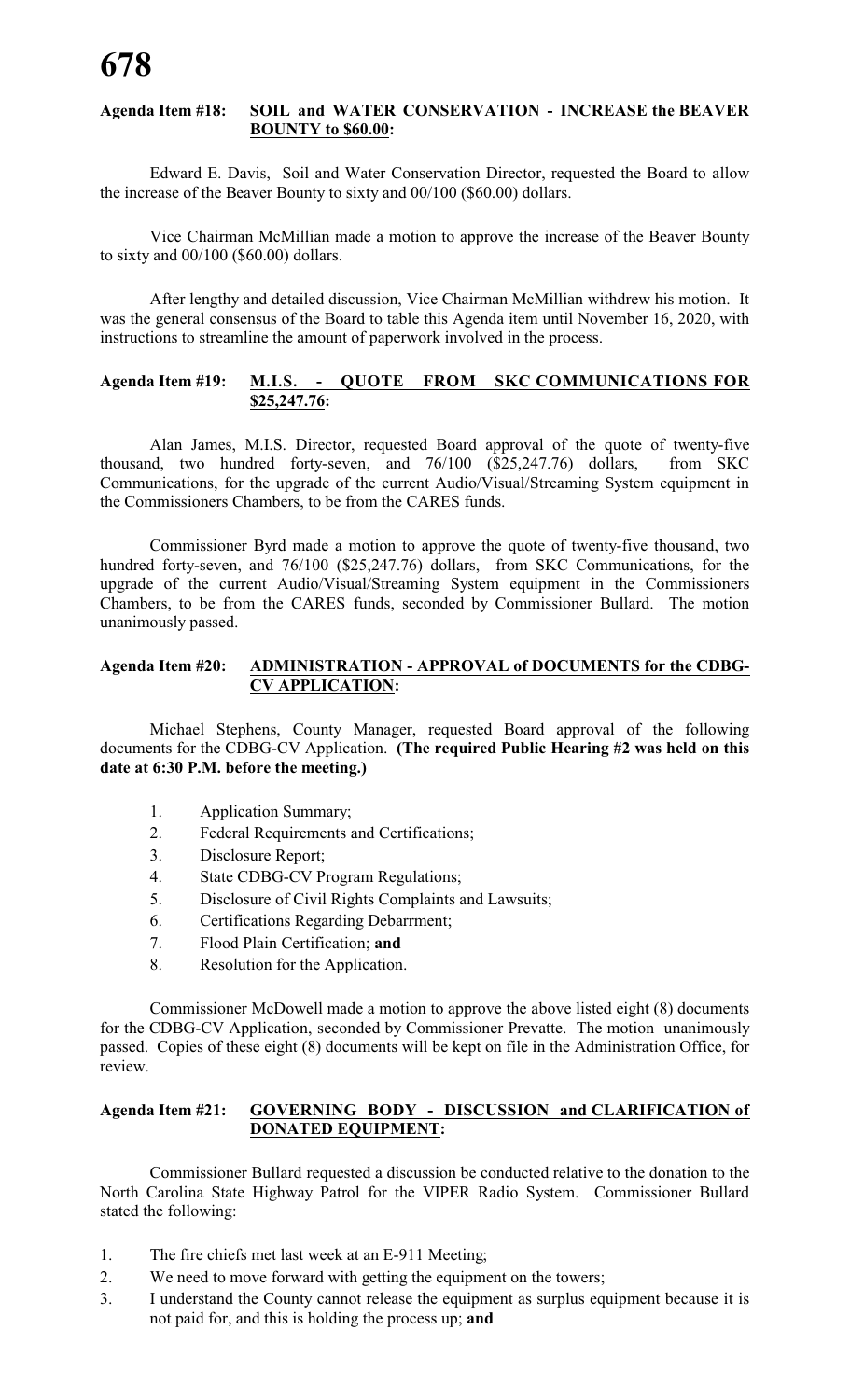4. They have been told that other counties have been able to do this, and what is our holdup?

Amanda Prince, County Attorney, stated the following:

- 1. I have been in touch with BB&T, and they have cleared the transfer of the property;
- 2. The State will maintain the property so we can use it;
- 3. A Memorandum of Understanding will be more appropriate than a donation;
- 4. I have been in touch with their legal contacts, and hopefully this will be finalized in the near future.

### **RECESS REGULAR SESSION and enter into COLUMBUS COUNTY WATER and SEWER DISTRICTS I, II, III, IV and V BOARD MEETING:**

At 7:00 P.M., Commissioner Burroughs made a motion to recess Regular Session and enter into a **combination meeting** of Columbus County Water and Sewer Districts I, II, III, IV and V Board Meeting, seconded by Commissioner McDowell. The motion unanimously passed.

### **Agenda Item #22: COLUMBUS COUNTY WATER and SEWER DISTRICTS I, II, III, IV and V BOARD MEETING MINUTES:**

October; 05, 2020 Columbus County Water and Sewer Districts I, II, III, IV and V Board Meeting **(5 Sets)**

This information will be recorded in Minute Book Number 2 for each Water District, respectively.

### **Agenda Item #23: COLUMBUS COUNTY WATER and SEWER DISTRICTS I, II, III, IV and V - DISCUSSION of SECTION 28: TERMINATION CLAUSE:**

Commissioner Burroughs will conduct a discussion relative to Section 28 of the Uniform Rules.

This information will be recorded in Minute Book Number 2 for each Water District, respectively.

### **Agenda Item #24: COLUMBUS COUNTY WATER and SEWER DISTRICTS I, II, III, IV AND V - LOCATORS APPROVAL for use of ARTICLE 44 SALES TAX (USIC):**

Harold Nobles, Public Utilities Director, requested Board approval to use an additional \$150,000.00 Article 44 Sales Tax funds to the contract with USIC for additional locating services and approval of contract.

This information will be recorded in Minute Book Number 2 for each Water District, respectively.

### **Agenda Item #25: COLUMBUS COUNTY WATER and SEWER DISTRICT IV - INTERLOCAL AGREEMENT for EMERGENCY CONNECTION at the BRUNSWICK-COLUMBUS INTERNATIONAL PARK:**

Dr. Gary Lanier, Economic Development Director, requested Board approval of the Interlocal Agreement for emergency connection at the Brunswick-Columbus International Park.

This information will be recorded in Minute Book 2 for Columbus County Water and Sewer District IV.

### **ADJOURN COMBINATION MEETING of COLUMBUS COUNTY WATER and SEWER DISTRICTS I, II, III, IV AND V BOARD MEETING:**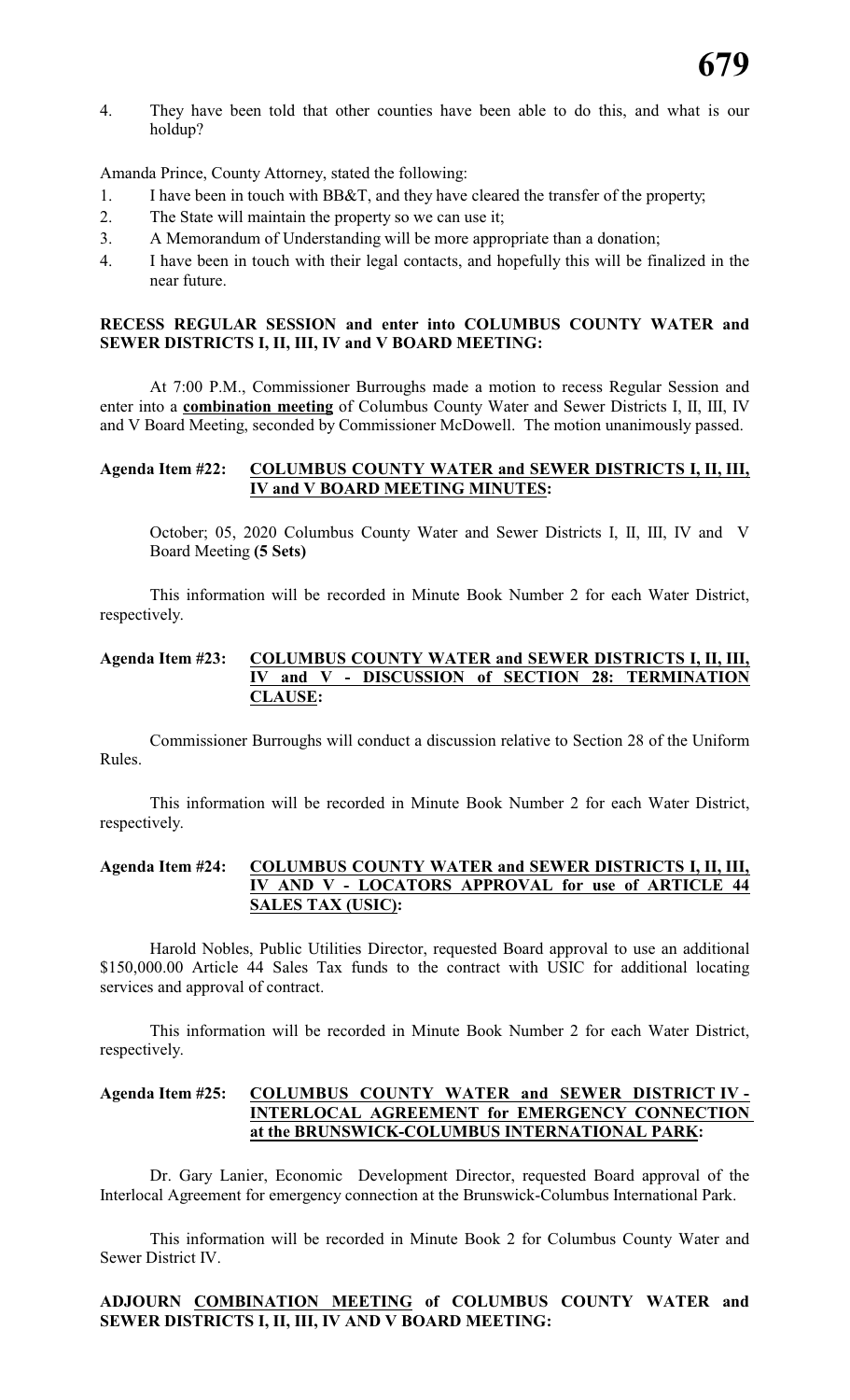At 7:26 P.M., Commissioner Byrd made a motion to adjourn the **combination meeting** of Columbus County Water and Sewer Districts I, II, III, IV and V Board Meeting, and resume Regular Session, seconded by Commissioner Burroughs. The motion unanimously passed.

### **Agenda Item #26: PUBLIC INPUT (BY TELEPHONE, E-MAIL OR LETTER).**

Chairman P. Edwin Russ opened the floor for Public Input. No Public Input was received by telephone, e-mail or letter.

### **Agenda Item #27: CONSENT AGENDA ITEMS:**

Commissioner Bullard made a motion to approve the following Consent Agenda Items, seconded by Vice Chairman McMillian. The motion unanimously passed.

| <b>TYPE</b>         | <b>ACCOUNT</b> | <b>DETAILS</b>                        | <b>AMOUNT</b> |
|---------------------|----------------|---------------------------------------|---------------|
| <b>Expenditures</b> | 18-4445-519001 | <b>Contracting Services</b>           | 283,555       |
|                     | 18-4445-526001 | <b>Departmental Supplies</b>          | 283,555       |
|                     | 18-4445-563000 | Allocated to Other Government Units   | 226,631       |
|                     | 18-4445-523920 | Personal Protective Equipment         | 283,555       |
| <b>Revenues</b>     | 18-3345-433070 | <b>CARES Act Revenue</b>              | 1,077,296     |
| <b>Expenditures</b> | 10-5162-512100 | <b>IAP</b> Salaries                   | 10,000        |
|                     | 10-5162-518100 | <b>IAP FICA</b>                       | 900           |
|                     | 10-5162-518200 | <b>IAP</b> Retirement                 | 900           |
|                     | 10-5162-518300 | <b>IAP</b> Insurance                  | 1,376         |
|                     | 10-5262-531100 | <b>IAP</b> Travel                     | 200           |
|                     | 10-5162-526001 | <b>IAP Departmental Supplies</b>      | 800           |
| <b>Revenues</b>     | 10-3510-430032 | <b>IAP State Grant</b>                | 14,176        |
| <b>Expenditures</b> | 10-9600-560062 | <b>Special Child Adoptions</b>        | 94,750        |
| <b>Revenues</b>     | 10-3991-499115 | <b>Various Fund Balance</b>           | 94,750        |
| <b>Expenditures</b> | 68-9600-560061 | Rural Gen Public - DOT Grant          | (1,164)       |
|                     | 68-9600-560070 | <b>CCT EDTAP</b>                      | 3,314         |
|                     | 68-4315-526001 | Departmental Supplies - CARES Grant   | 381,152       |
| <b>Revenues</b>     | 68-3452-498020 | <b>NCDOT Rural Operating Asst Prg</b> | 2,150         |
|                     | 68-3450-350000 | <b>CARES Grant Revenue</b>            | 381,152       |
| <b>Expenditures</b> | 20-4350-512100 | Salaries and Wages                    | 19,500        |
|                     | 20-4350-518100 | <b>FICA</b>                           | 3,000         |
|                     | 20-4350-526001 | <b>Departmental Supplies</b>          | 10,000        |
| <b>Revenues</b>     | 20-3318-430172 | <b>COVID 19 CARES Act Revenue</b>     | 32,500        |
| <b>Expenditures</b> | 14-4311-512200 | Overtime Salary                       | 9,737         |
|                     | 14-4311-526001 | Dept Supplies                         | 1,257         |
|                     | 14-4311-529904 | Electronic Surveillance               | 2,541         |
|                     | 1404311-531106 | Travel and Training                   | 3,416         |

### A. **Budget Amendments:**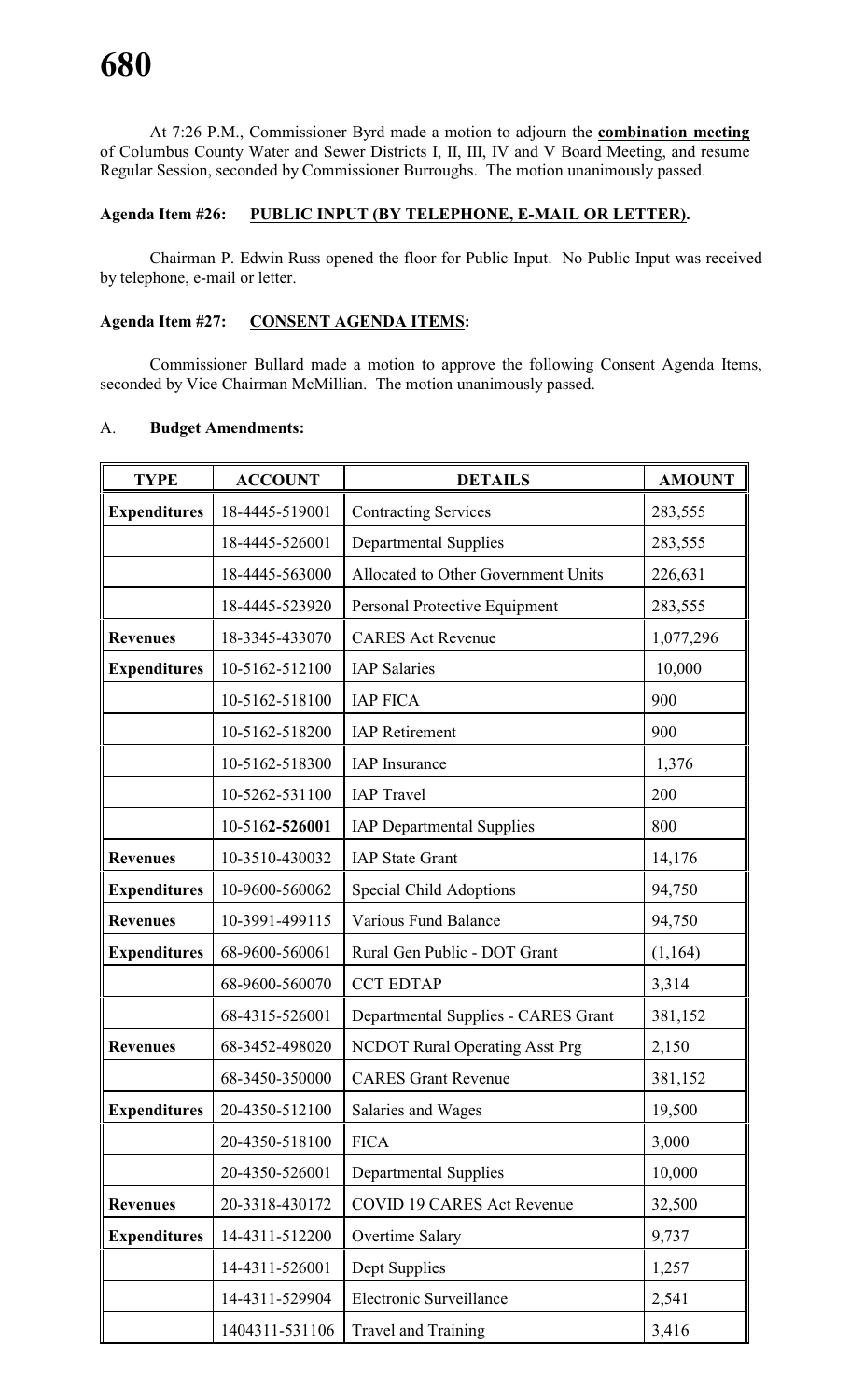| <b>TYPE</b>         | <b>ACCOUNT</b> | <b>DETAILS</b>                                | <b>AMOUNT</b> |
|---------------------|----------------|-----------------------------------------------|---------------|
| <b>Revenues</b>     | 14-3431-499101 | <b>Fund Balance</b>                           | 16,951        |
| <b>Expenditures</b> | 68-4318-489048 | <b>DHHS CARES Trips</b>                       | 70,000        |
| <b>Revenues</b>     | 68-3428-498026 | <b>DHHS CARES Revenue</b>                     | 70,000        |
| <b>Expenditures</b> | 10-5301-524016 | <b>APS/CPS</b> Assessments                    | 41,682        |
| <b>Revenues</b>     | 10-3530-440076 | <b>APS/CPS Assessments Revenue</b>            | 41,682        |
| <b>Expenditures</b> | 10-4310-535300 | M&R Vehicles                                  | 3,779         |
| <b>Revenues</b>     | 10-3431-489000 | Miscellaneous Revenues                        | 3,779         |
| <b>Expenditures</b> | 10-5161-526001 | <b>Family Planning Departmental Supplies</b>  | 12,855        |
|                     | 10-5197-526001 | <b>Health Promotion Departmental Supplies</b> | 3,007         |
|                     | 10-5166-526001 | Children's Health Departmental Supplies       | 7,919         |
|                     | 10-5167-526001 | Maternal Health Departmental Supplies         | 7,518         |
|                     | 10-5171-526001 | <b>Dental Department Supplies</b>             | 12,059        |
|                     | 10-5121-526001 | <b>Comm Disease Departmental Supplies</b>     | 1,805         |

## B. **Tax Refunds and Releases:**

| Property Value                                                                         | Amount: | \$1,940.17 |                        |          |           |       |            |
|----------------------------------------------------------------------------------------|---------|------------|------------------------|----------|-----------|-------|------------|
| Faulk, Connell & Sherrie                                                               |         |            | <b>PROPERTY: 23666</b> |          | Total:    |       | \$2,869.37 |
| Value: \$38,500.00                                                                     | Year:   | $12 - 18$  | Account:               | 13-05429 | $Bill#$ : | 99999 |            |
| Release value. Sold at tax sale. Release Columbus Rescue(55.20)                        |         |            |                        |          |           |       |            |
| <b>Property Value</b>                                                                  |         |            |                        |          | Amount:   |       | \$191.99   |
| Goodwin Cameliia                                                                       |         |            | <b>PROPERTY: 85939</b> |          | Total:    |       | \$1,009.38 |
| Value: \$3,900.00                                                                      | Year:   | $11-19$    | Account:               | 10-05432 | $Bill#$ : | 99999 |            |
| Release value. Sold at tax sale. Release Columbus Rescue(7.61) release late list(4.99) |         |            |                        |          |           |       |            |
| <b>Property Value</b>                                                                  |         |            |                        |          | Amount:   |       | \$868.31   |
| Lyde, P M                                                                              |         |            | PROPERTY: 95293        |          | Total:    |       | \$1,025.45 |
| Value: \$14,500.00                                                                     | Year:   | $12 - 19$  | Account:               | 01-06568 | $Bill#$ : | 99999 |            |
| Release value. Sold at tax sale. Release North Whiteville Rescue(93.28) release        |         |            |                        |          |           |       |            |
| Whiteville Rescue(23.32) release Water II(40.54)                                       |         |            |                        |          |           |       |            |
| <b>Property Value</b>                                                                  |         |            |                        |          | Amount:   |       | \$11.15    |
| Noyola, Maria & Francisco                                                              |         |            | PROPERTY: 84264        |          | Total:    |       | \$11.15    |
| Value: \$0.00                                                                          | Year:   | 2020       | Account:               | 03-04354 | $Bill#$ : | 90333 |            |
| Release 2% error.                                                                      |         |            |                        |          |           |       |            |
| <b>Property Value</b>                                                                  |         |            |                        |          | Amount:   |       | \$371.51   |
| Soles, Glenn J.                                                                        |         |            | PROPERTY: 5009         |          | Total:    |       | \$417.66   |
| Value: \$92,300.00                                                                     | Year:   | 2020       | Account:               | 01-08440 | $Bill#$ : | 98774 |            |
| Release value. Exemption left off. Release North Whiteville Rescue(36.92) release      |         |            |                        |          |           |       |            |
| Whiteville $Resource(9.23)$                                                            |         |            |                        |          |           |       |            |
| Property Value                                                                         |         |            |                        |          | Amount:   |       | \$328.28   |
| Spaulding, Ralph Dec & Sarah                                                           |         |            | <b>PROPERTY: 00000</b> |          | Total:    |       | \$393.68   |
| Value: \$0.00                                                                          | Year:   | $18-20$    | Account:               | 14-16040 | $Bill#$ : | 99999 |            |
| Release value to offset user fees. Release Welches Creek(32.62) release Columbus       |         |            |                        |          |           |       |            |
| Rescue $(8.16)$ release late list $(24.62)$                                            |         |            |                        |          |           |       |            |
| Property Value                                                                         |         |            |                        |          | Amount:   |       | \$298.01   |
| <b>Stanley Karen Hardgraves</b>                                                        |         |            | <b>PROPERTY: 00000</b> |          | Total:    |       | \$368.52   |
| Value: \$11,306.00                                                                     | Year:   | 18-20      | Account:               | 03-03452 | $Bill#$ : | 99999 |            |
| Release value of boat. Repoed in 2017. Release Old Dock(29.61) release Columbus        |         |            |                        |          |           |       |            |
| Rescue(7.40) release late list(33.50)                                                  |         |            |                        |          |           |       |            |
| Property Value                                                                         |         |            |                        |          | Amount:   |       | \$1,122.98 |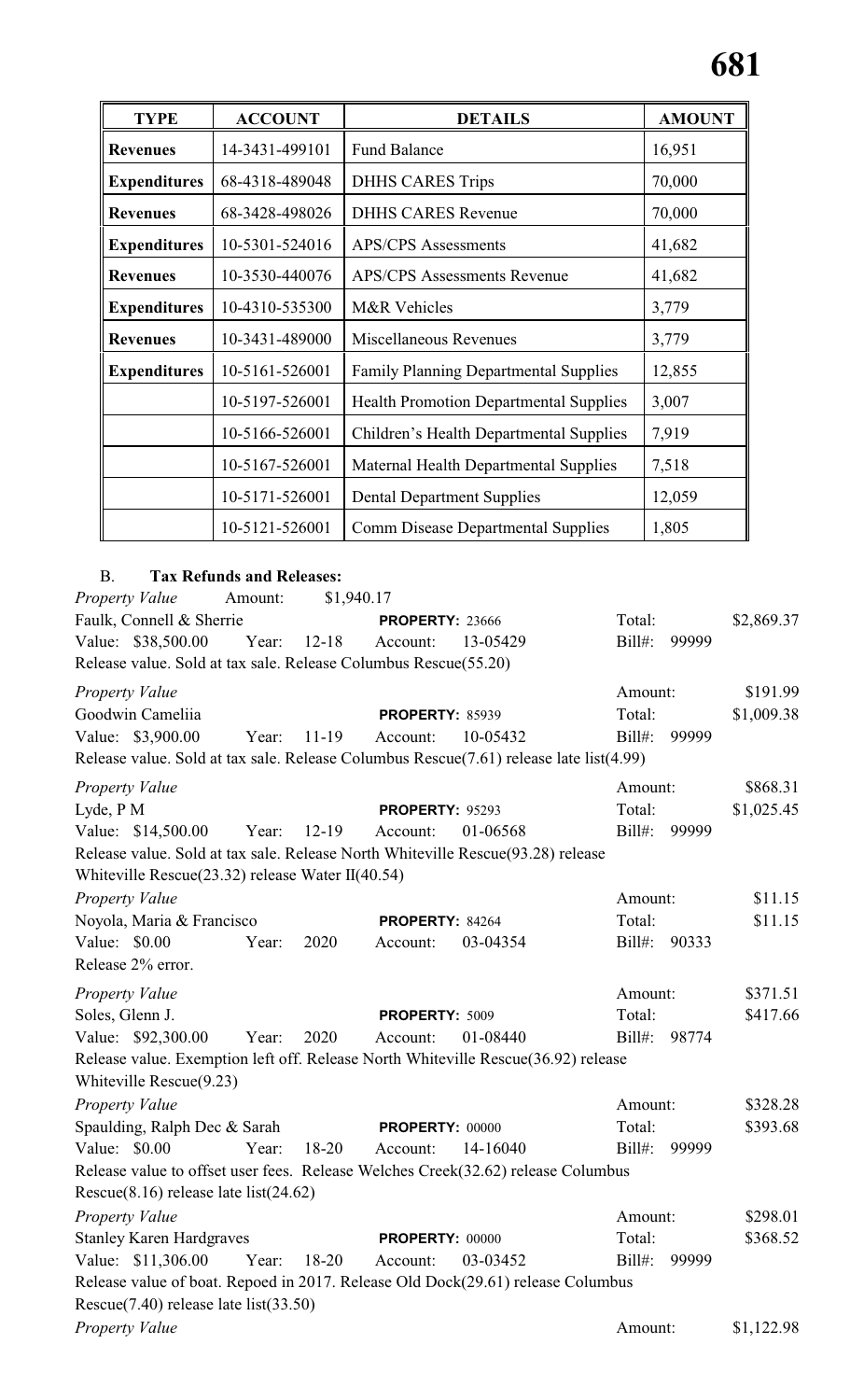| Whiteville Church of Christ                                                                                                     |       |            | <b>PROPERTY: 90993/94</b> |          | Total:            |       | \$1,262.48 |
|---------------------------------------------------------------------------------------------------------------------------------|-------|------------|---------------------------|----------|-------------------|-------|------------|
| Value: \$118,800.00                                                                                                             | Year: | 2020       | Account:                  | 01-01513 | $Bill#$ :         | 99999 |            |
| Release value. Coded incorrectly for religious purposes. Release North<br>Whiteville (111.60) release Whiteville Rescue (27.90) |       |            |                           |          |                   |       |            |
| Property Value                                                                                                                  |       |            |                           |          | Amount:           |       | \$107.38   |
| Young, Olivia B & Edgar                                                                                                         |       |            | PROPERTY: 00000           |          | Total:            |       | \$783.32   |
| Value: \$2,990.00                                                                                                               | Year: | $16 - 20$  | Account:                  | 15-40575 | $Bill#$ :         | 99999 |            |
| Release value dbl Act#5-04936. Release Acme Delco(41.01) release Columbus                                                       |       |            |                           |          |                   |       |            |
| Rescue $(2.67)$ release late list $(32.26)$                                                                                     |       |            |                           |          |                   |       |            |
| Refunds                                                                                                                         |       |            |                           |          | Amount:           |       | \$5,824.17 |
| Cartrette, Morris                                                                                                               |       |            | PROPERTY: 609             |          | Total:            |       | \$5,824.17 |
| Value: \$0.00                                                                                                                   | Year: | $16-18$    | Account:                  | 01-00504 | $Bill#$ :         | 99999 |            |
| Refund city taxes for 2016-2018. Breakdown correction coded in the city but never                                               |       |            |                           |          |                   |       |            |
| annexed in by Town of Whiteville. Refund 3 years \$5824.17                                                                      |       |            |                           |          |                   |       |            |
| Refunds                                                                                                                         |       |            |                           |          | Amount:           |       | \$0.00     |
| Grainger, Georgianna Alexis                                                                                                     |       |            | <b>PROPERTY: 29461</b>    |          | Total:            |       | \$200.00   |
| Value: \$0.00                                                                                                                   | Year: | 2019       | Account:                  | 15-00034 | $Bill#$ :         | 2103  |            |
| Refund user fee.                                                                                                                |       |            |                           |          |                   |       |            |
|                                                                                                                                 |       |            |                           |          |                   |       |            |
| Refunds                                                                                                                         |       |            |                           |          | Amount:           |       | \$0.00     |
| Woodbury, Lana G                                                                                                                |       |            | PROPERTY: 2170            |          | Total:            |       | \$400.00   |
| Value: \$0.00                                                                                                                   | Year: | $19 - 20$  | Account:                  | 01-00895 | $Bill#$ :         | 99999 |            |
| Refund user fees. Doublie listed in error.                                                                                      |       |            |                           |          |                   |       |            |
| User Fee                                                                                                                        |       |            |                           |          | Amount:           |       | \$0.00     |
| Baldwin, Glenn Christopher                                                                                                      |       |            | <b>PROPERTY: 26757</b>    |          | Total:            |       | \$200.00   |
| Value: \$0.00                                                                                                                   | Year: | 2020       | Account:                  | 14-00138 | $Bill#$ :         | 57281 |            |
| Release user fee. Dbilled.                                                                                                      |       |            |                           |          |                   |       |            |
| User Fee                                                                                                                        |       |            |                           |          | Amount:           |       | \$0.00     |
| Barbee, Harry L.(Dec) & Dorothy                                                                                                 |       |            | <b>PROPERTY: 80096</b>    |          | Total:            |       | \$200.00   |
| Value: \$0.00                                                                                                                   |       | Year: 2020 | Account:                  | 03-00563 | Bill#: 57476      |       |            |
| Release user fee. Only has one can.                                                                                             |       |            |                           |          |                   |       |            |
|                                                                                                                                 |       |            |                           |          |                   |       |            |
| User Fee                                                                                                                        |       |            |                           |          | Amount:           |       | \$0.00     |
| Barefoot Odis Quince Jr.                                                                                                        |       |            | <b>PROPERTY: 00000</b>    |          | Total:            |       | \$600.00   |
| Value: $$0.00$<br>Year:                                                                                                         |       | 18-20      | Account:                  | 13-28746 | Bill#: 99999      |       |            |
| Release user fees. Insolvent                                                                                                    |       |            |                           |          |                   |       |            |
| User Fee                                                                                                                        |       |            |                           |          | Amount:           |       | \$0.00     |
| Bartley, Michael & Mary                                                                                                         |       |            | PROPERTY: 5054            |          | Total:            |       | \$200.00   |
| Value: \$0.00                                                                                                                   | Year: | 2020       | Account:                  | 01-03360 | Bill#: 57965      |       |            |
| Release user fee. Vacant land.                                                                                                  |       |            |                           |          |                   |       |            |
| User Fee                                                                                                                        |       |            |                           |          | Amount:           |       | \$0.00     |
| Bolton Vol Fire & Rescue Dept                                                                                                   |       |            | <b>PROPERTY: 00000</b>    |          | Total:            |       | \$113.00   |
| Value: $$0.00$                                                                                                                  | Year: | 2020       | Account:                  | 04-02943 | Bill#: 59845      |       |            |
| Release user fee. Dbilled.                                                                                                      |       |            |                           |          |                   |       |            |
| User Fee                                                                                                                        |       |            |                           |          | Amount:           |       | \$0.00     |
| Brock, Shirley Kathleen                                                                                                         |       |            | <b>PROPERTY: 88095</b>    |          | Total:            |       | \$200.00   |
| Value: \$0.00                                                                                                                   | Year: | 2019       | Account:                  | 03-00661 | Bill#:            | 88601 |            |
| Release user fees. Unliveable mobile home.                                                                                      |       |            |                           |          |                   |       |            |
|                                                                                                                                 |       |            |                           |          |                   |       |            |
| User Fee                                                                                                                        |       |            |                           |          | Amount:           |       | \$0.00     |
| Bullard, Teddy Ray (II) & Marinda                                                                                               |       |            | <b>PROPERTY: 92476</b>    |          | Total:            |       | \$600.00   |
| Value: \$0.00<br>Year:                                                                                                          |       | 18-20      | Account:                  | 09-05615 | $\text{Bill}\#$ : | 99999 |            |
| Release user fees. Vacant lot.                                                                                                  |       |            |                           |          |                   |       |            |
| User Fee                                                                                                                        |       |            |                           |          | Amount:           |       | \$0.00     |
| Cartrette Pearline Bryant                                                                                                       |       |            | <b>PROPERTY: 00000</b>    |          | Total:            |       | \$600.00   |
| Value: $$0.00$                                                                                                                  | Year: | 18-20      | Account:                  | 09-03549 | $Bill#$ :         | 99999 |            |
| Release user fees. Mobile home deeded to Act#09-05346 in 2018.                                                                  |       |            |                           |          |                   |       |            |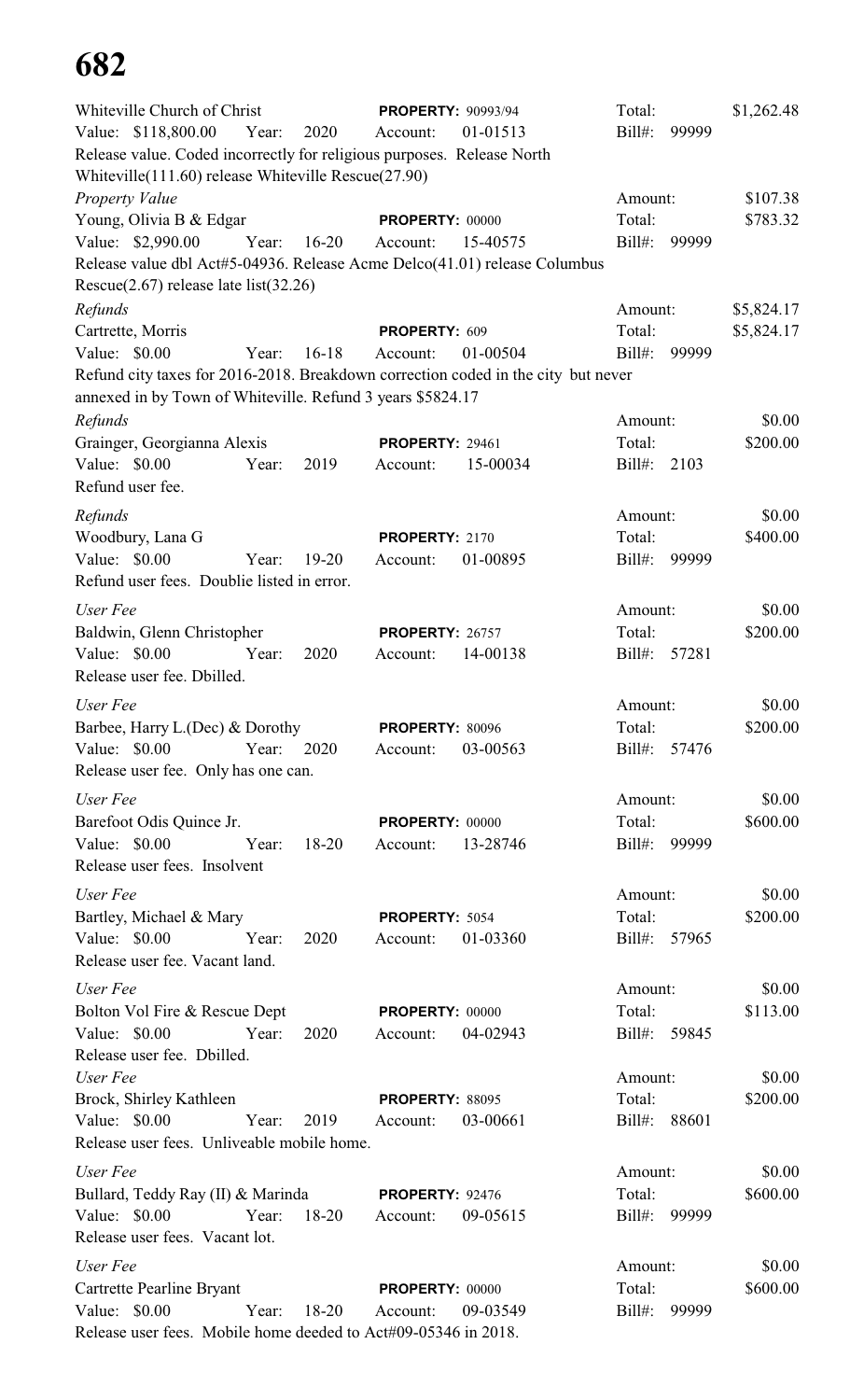| User Fee<br>Cook, Margaret<br>Value: $$0.00$<br>Release user fees. Single wide Insolvent                          | Year: | $18 - 20$ | <b>PROPERTY: 00000</b><br>Account:          | 01-16985 | Amount:<br>Total:<br>$Bill#$ :    | 99999 | \$0.00<br>\$600.00 |
|-------------------------------------------------------------------------------------------------------------------|-------|-----------|---------------------------------------------|----------|-----------------------------------|-------|--------------------|
| User Fee<br>Department of Transportation<br>Value: $$0.00$<br>Release all cans on account.                        | Year: | 2020      | PROPERTY: 00000<br>Account:                 | 02-50790 | Amount:<br>Total:<br>Bill#:       | 99999 | \$0.00<br>\$626.00 |
| User Fee<br>DMT Investments, LLC<br>Value: \$0.00<br>Release user fee. Billed in error.                           | Year: | 2020      | PROPERTY: 5076<br>Account:                  | 01-06238 | Amount:<br>Total:<br>Bill#:       | 67601 | \$0.00<br>\$113.00 |
| User Fee<br>Edwards, Hilda Hammond<br>Value: $$0.00$<br>Release user fees. Insolvent.                             | Year: | $18 - 20$ | <b>PROPERTY: 00000</b><br>Account:          | 10-03920 | Amount:<br>Total:<br>Bill#:       | 99999 | \$0.00<br>\$600.00 |
| User Fee<br>Enzor, Eldren W<br>Value: \$0.00<br>Release user fees. Insolvent.                                     | Year: | $18 - 20$ | <b>PROPERTY: 00000</b><br>Account:          | 10-04540 | Amount:<br>Total:<br>Bill#:       | 99999 | \$0.00<br>\$600.00 |
| User Fee<br>Foley Farms, LLC<br>Value: \$0.00<br>Release user fee. Vacant farmland.                               | Year: | 2020      | <b>PROPERTY: 17797</b><br>Account:          | 10-00849 | Amount:<br>Total:<br>$Bill#$ :    | 70632 | \$0.00<br>\$200.00 |
| User Fee<br>Freeman, Clifford<br>Value: $$0.00$<br>Release user fee.                                              | Year: | 2020      | <b>PROPERTY: 28266</b><br>Account: 15-14621 |          | Amount:<br>Total:<br>Bill#: 71385 |       | \$0.00<br>\$400.00 |
| User Fee<br>Godwin, Frank<br>Value: $$0.00$<br>Release user fees. Insolvent.                                      | Year: | $18-20$   | PROPERTY: 00000<br>Account:                 | 11-10920 | Amount:<br>Total:<br>Bill#:       | 99999 | \$0.00<br>\$600.00 |
| User Fee<br>Hall, Christine H.<br>Value: $$0.00$<br>Release user fee.                                             | Year: | 2020      | <b>PROPERTY: 27515</b><br>Account:          | 15-02633 | Amount:<br>Total:<br>$Bill#$ :    | 75250 | \$0.00<br>\$200.00 |
| User Fee<br>Hardie William Hobson<br>Value: $$0.00$<br>Release user fees. Billed on Act#9-02948 with single wide. | Year: | $19 - 20$ | PROPERTY: 86392<br>Account:                 | 09-00648 | Amount:<br>Total:<br>Bill#:       | 99999 | \$0.00<br>\$400.00 |
| User Fee<br>Lee, Janie Jacobs<br>Value: $$0.00$<br>Release user fees. Insolvent.                                  | Year: | $18 - 20$ | <b>PROPERTY: 00000</b><br>Account:          | 06-05372 | Amount:<br>Total:<br>$Bill#$ :    | 99999 | \$0.00<br>\$600.00 |
| User Fee<br>McDuffie Luther(Heirs)<br>Value: \$0.00<br>Release user fee. Vacant land.                             | Year: | 2020      | <b>PROPERTY: 24913</b><br>Account:          | 13-25660 | Amount:<br>Total:<br>$Bill#$ :    | 86035 | \$0.00<br>\$200.00 |
| User Fee<br>McQueen, David Malcom<br>Value: $$0.00$<br>Release user fees.                                         | Year: | $18 - 20$ | <b>PROPERTY: 95066</b><br>Account:          | 02-00228 | Amount:<br>Total:<br>$Bill#$ :    | 99999 | \$0.00<br>\$600.00 |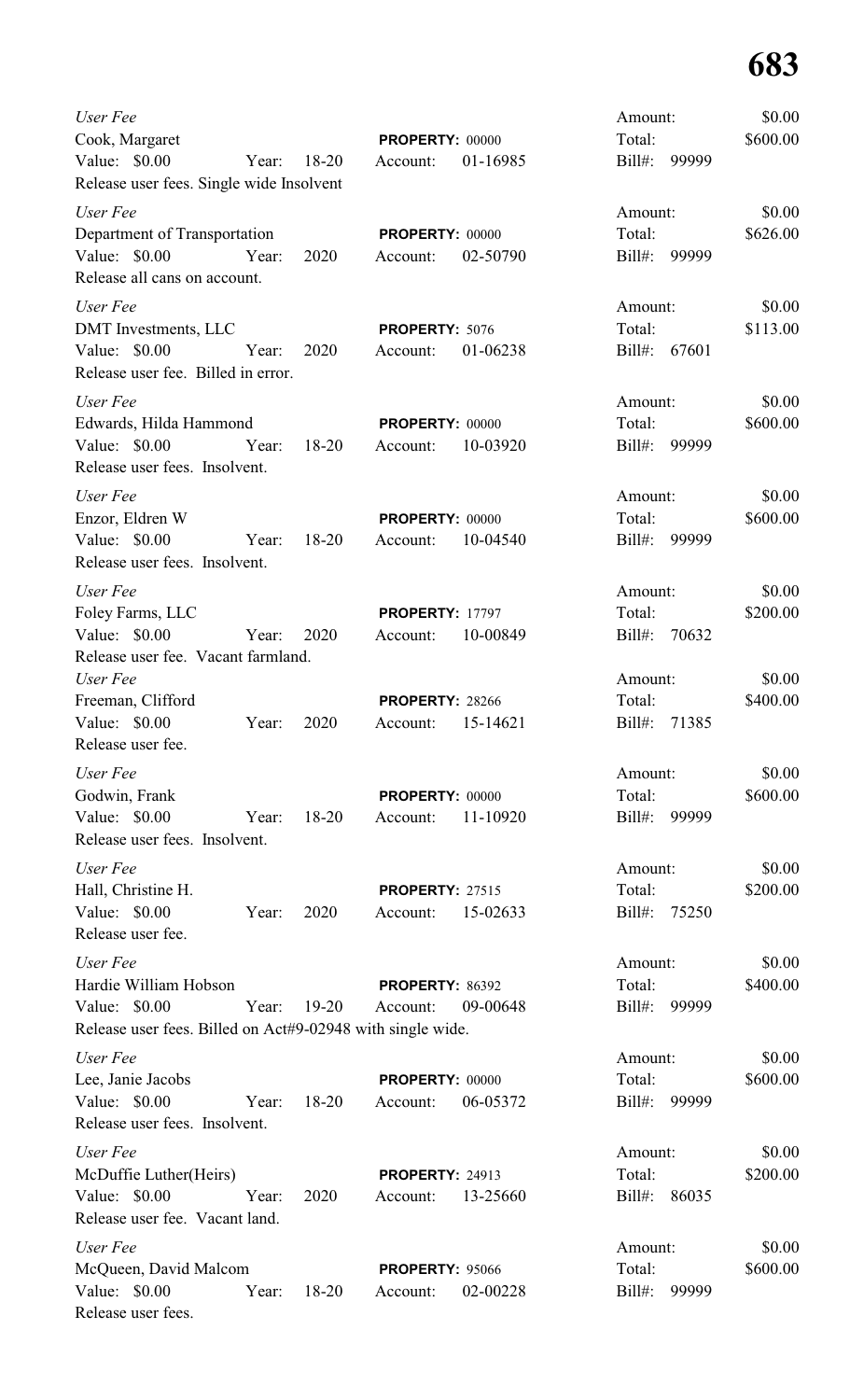| User Fee                                           |       |           |                        |          | Amount:   |       | \$0.00   |
|----------------------------------------------------|-------|-----------|------------------------|----------|-----------|-------|----------|
| Nance, Kenneth Lee                                 |       |           | PROPERTY: 92086        |          | Total:    |       | \$200.00 |
| Value: $$0.00$                                     | Year: | 2020      | Account:               | 12-02550 | $Bill#$ : | 89204 |          |
| Release user fee. Billed Act#12-19623              |       |           |                        |          |           |       |          |
| User Fee                                           |       |           |                        |          | Amount:   |       | \$0.00   |
| North Carolina Asemblies of God                    |       |           | PROPERTY: 00000        |          | Total:    |       | \$400.00 |
| Value: \$0.00                                      | Year: | 2020      | Account:               | 01-04852 | $Bill#$ : | 99999 |          |
| Release user fee.                                  |       |           |                        |          |           |       |          |
| User Fee                                           |       |           |                        |          | Amount:   |       | \$0.00   |
| Page, Rickie                                       |       |           | PROPERTY: 00000        |          | Total:    |       | \$400.00 |
| Value: $$0.00$                                     | Year: | $19-$     | Account:               | 02-04935 | $Bill#$ : | 99999 |          |
| Release user fee. Uses a commercial hauler         |       |           |                        |          |           |       |          |
| User Fee                                           |       |           |                        |          | Amount:   |       | \$0.00   |
| Singleton, Issac                                   |       |           | PROPERTY: 00000        |          | Total:    |       | \$200.00 |
| Value: \$0.00                                      | Year: | 2020      | Account:               | 09-03536 | $Bill#$ : | 97557 |          |
| Release user fee.                                  |       |           |                        |          |           |       |          |
| User Fee                                           |       |           |                        |          | Amount:   |       | \$0.00   |
| Stubbs, William & Dianne                           |       |           | <b>PROPERTY: 27233</b> |          | Total:    |       | \$200.00 |
| Value: \$0.00                                      | Year: | 2020      | Account:               | 14-16430 | $Bill#$ : | 1283  |          |
| Release user fee. Bldg. vacant                     |       |           |                        |          |           |       |          |
| User Fee                                           |       |           |                        |          | Amount:   |       | \$0.00   |
| Trujllo Felix                                      |       |           | PROPERTY: 13288        |          | Total:    |       | \$200.00 |
| Value: \$0.00                                      | Year: | 2020      | Account:               | 07-02438 | Bill#:    | 3102  |          |
| Release user fee.                                  |       |           |                        |          |           |       |          |
| User Fee                                           |       |           |                        |          | Amount:   |       | \$0.00   |
| Ward, Daniel Clinton                               |       |           | PROPERTY: 77974        |          | Total:    |       | \$400.00 |
| Value: \$0.00                                      | Year: | $19-20$   | Account:               | 13-05641 | $Bill#$ : | 99999 |          |
| Release user fees.                                 |       |           |                        |          |           |       |          |
| User Fee                                           |       |           |                        |          | Amount:   |       | \$0.00   |
| Watts, Cammie Cross                                |       |           | <b>PROPERTY: 23941</b> |          | Total:    |       | \$200.00 |
| Value: \$0.00                                      | Year: | 2018      | Account:               | 13-42863 | $Bill#$ : | 39270 |          |
| Release user fee. Only one house on this property. |       |           |                        |          |           |       |          |
| User Fee                                           |       |           |                        |          | Amount:   |       | \$0.00   |
| Wright, Kayla Gayle                                |       |           | PROPERTY: 97667        |          | Total:    |       | \$400.00 |
| Value: \$0.00                                      | Year: | $19 - 20$ | Account:               | 06-02275 | $Bill#$ : | 99999 |          |
| Release user fee.                                  |       |           |                        |          |           |       |          |

### **Agenda Item #28: COMMENTS:**

Chairman Russ opened the floor for comments. The following spoke.

### B. **Board of Commissioners:**

- 1. **Commissioners Burroughs:** stated the following: -I have a constituent that is very concerned about the roadside ditches that are clogged up, not the fallout ditches, and NC DOT needs to give this some attention; **and** -I encourage everybody to vote tomorrow.
- 2. **Commissioner Byrd:** I would like to thank my constituents, neighbors, coworkers and everybody that was concerned about my health during the time I was so sick.
- 3. **Vice Chairman McMillian:** stated the following: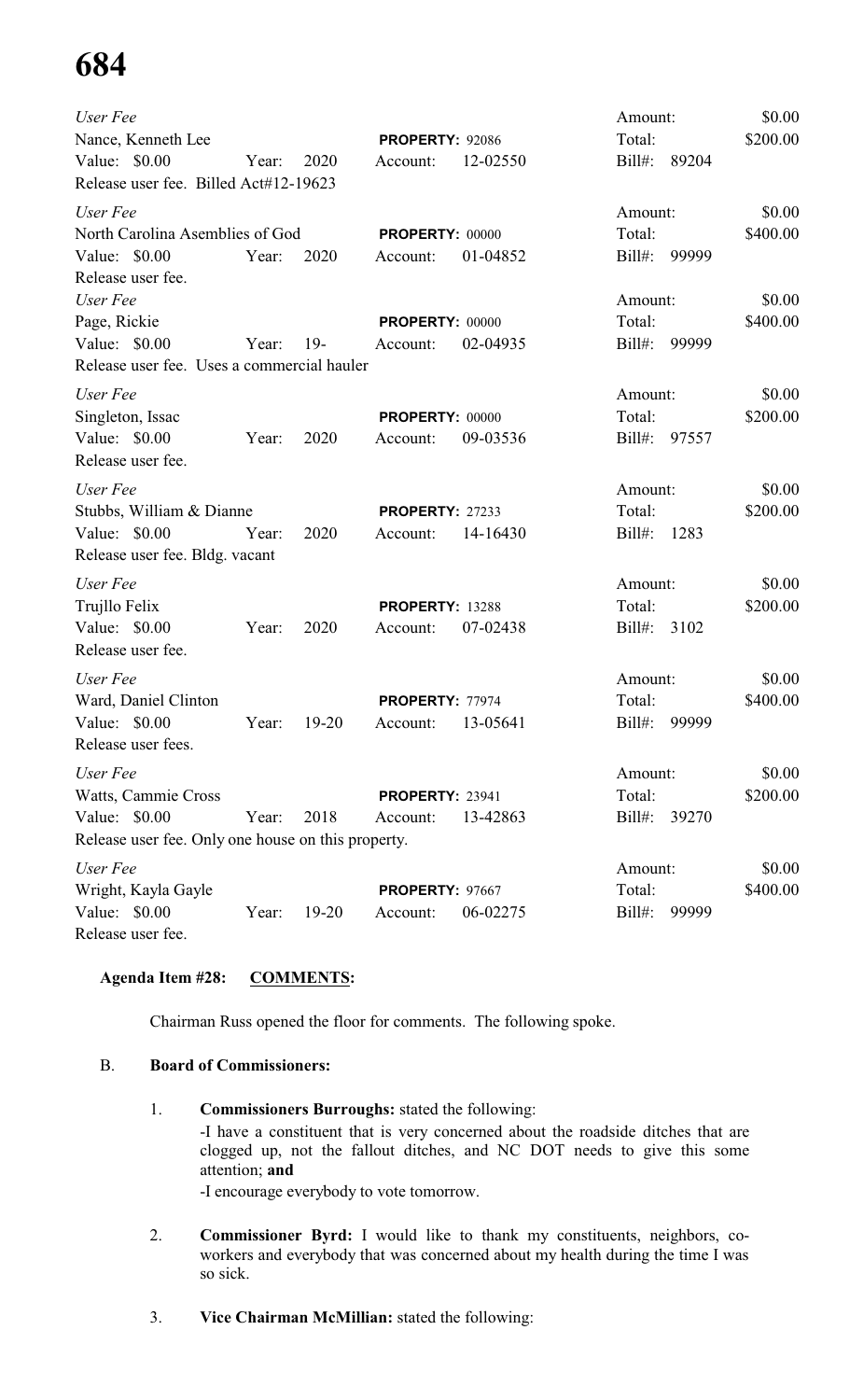-I would like to re-appoint Christopher Barnhill to the Animal Control Advisory Board;

-I would like to reiterate how important it is for everyone to vote tomorrow; **and** -The road ditches are full and need attention.

4. **Chairman Russ:** stated the following:

-I will be glad when the elections are over; **and** -If we place our faith in the Heavenly Father, the whole world would be a better place to be.

### 5. **Commissioner McDowell:** stated the following:

-I would like to recommend that the terms on our Boards and Committees be reviewed as to limitations of the term and be replaced with recommendation; **and** -Please vote and pray for our county, state and country.

### 6. **Commissioner Prevatte:** stated the following:

-The roadside ditches are a big problem and in many situations the roadside ditches are filled with items that need to be removed;

-There are multiple signs in Columbus County for the candidates that are running for office, but the most impressive sign that I saw was "Jesus 2020" and we can elect Jesus in our life and make our life better; **and**

-I encourage everyone to vote tomorrow.

### 7. **Commissioner Bullard:** stated the following:

-In our Inspection Department, when you pull a water permit application which is \$50.00, does it also require an application fee that cost \$25.00? Mike Stephens, County Manager, replied he would check on this matter.

### C. **County Manager (Mike Stephens):** stated the following:

- 1. When we distributed CARES funds to all applicable places, we determined the CARES funds came from FEMA, and the funds that were given to Emergency Services could be used for other purposes;
- 2. The Giant Salvinia weed that is spreading rapidly in the County will cost us approximately \$100,00 to \$125,000, we will have a \$1.00 match to the funds;
- 3. In order to be a part of the weed control for Giant Salvinia, we will have to have Memorandum of Agreement by November 16, 2020; **and**
- 4. We negotiated with R.J. Corman about a 26 ½ acre tract at Georgia Pacific for fire training, and one of their lawyers informed me this case would not go to trial before late next spring.

### **RECESS REGULAR SESSION and enter into CLOSED SESSION in ACCORDANCE with N.C.G.S. § 143.11(a) (5) (i) REAL ESTATE:**

At 7:50 P.M., Commissioner McDowell made a motion to recess Regular Session and enter into Closed Session in accordance with N.C.G.S. § 143.11(a) (5) (i) Real Estate, after a five (5) minute recess, seconded by Commissioner Burroughs. The motion unanimously passed.

### **Agenda Item #29: CLOSED SESSION in ACCORDANCE with N.C.G.S. § 143.11(a) (5) (i) REAL ESTATE:**

No official action was taken.

### **ADJOURN CLOSED SESSION and resume REGULAR SESSION:**

At 8:26 P.M., Commissioner Burroughs made a motion to adjourn Closed Session and resume Regular Session, seconded by Vice Chairman McMillian. The motion unanimously passed.

### **READING and APPROVAL of CLOSED SESSION GENERAL ACCOUNT:**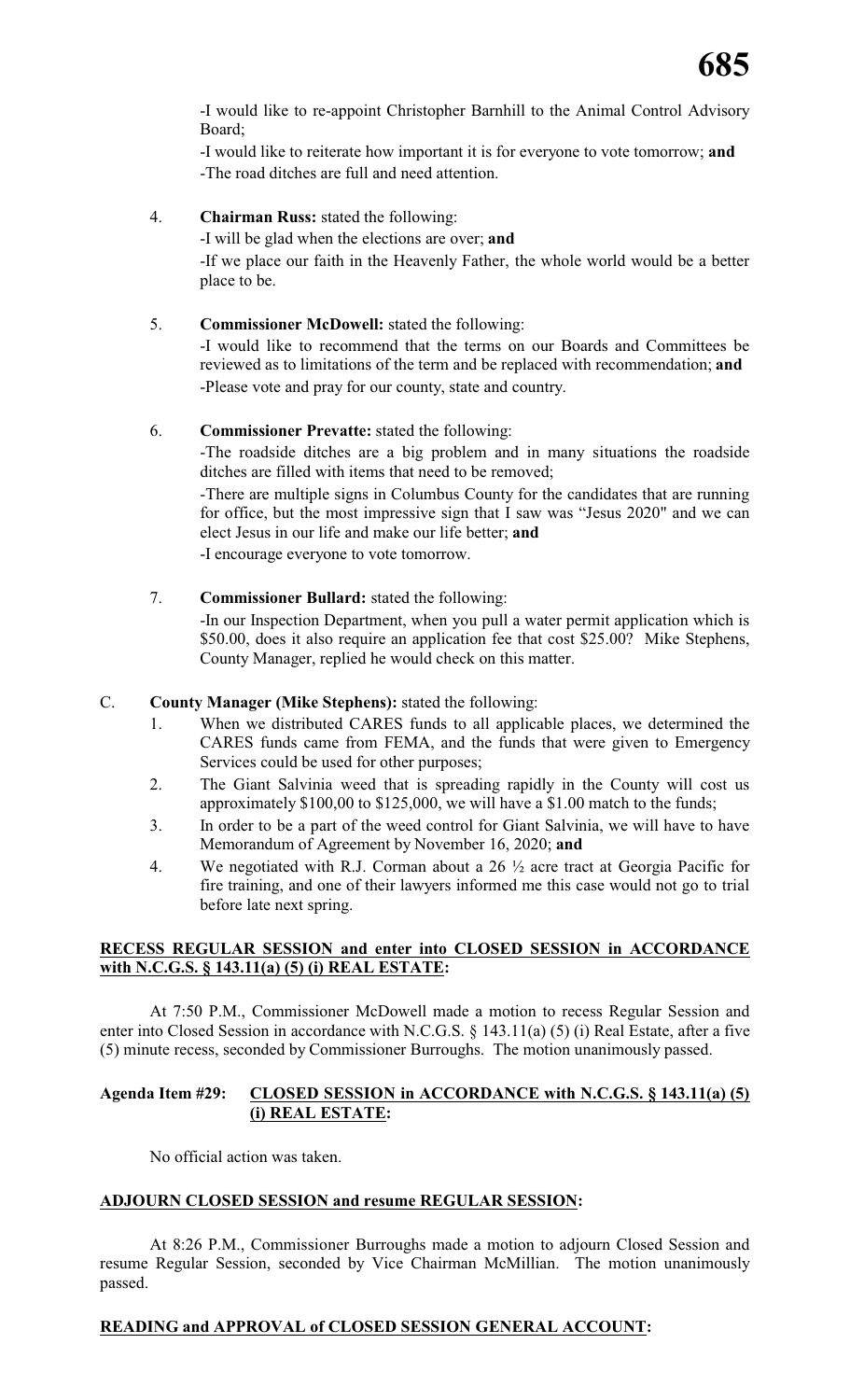Chairman Russ requested that Amanda Prince, County Attorney, orally read the Closed Session General Account. Ms. Prince orally read the following: *"The County Commissioners discussed real property acquisition with the County Manager. No action was taken"*.

Commissioner McDowell made a motion to accept the Closed Session General Account, seconded by Vice Chairman McMillian. The motion unanimously passed.

### **Agenda Item #30: ADJOURNMENT:**

At 8:27 P.M., Commissioner Prevatte made a motion to adjourn, seconded by Vice Chairman McMillian. The motion unanimously passed.

**\_\_\_\_\_\_\_\_\_\_\_\_\_\_\_\_\_\_\_\_\_\_\_\_\_\_\_\_ \_\_\_\_\_\_\_\_\_\_\_\_\_\_\_\_\_\_\_\_\_\_\_\_\_\_\_\_\_\_**

**APPROVED:**

**JUNE B. HALL, Clerk to Board P. EDWIN RUSS, Chairman**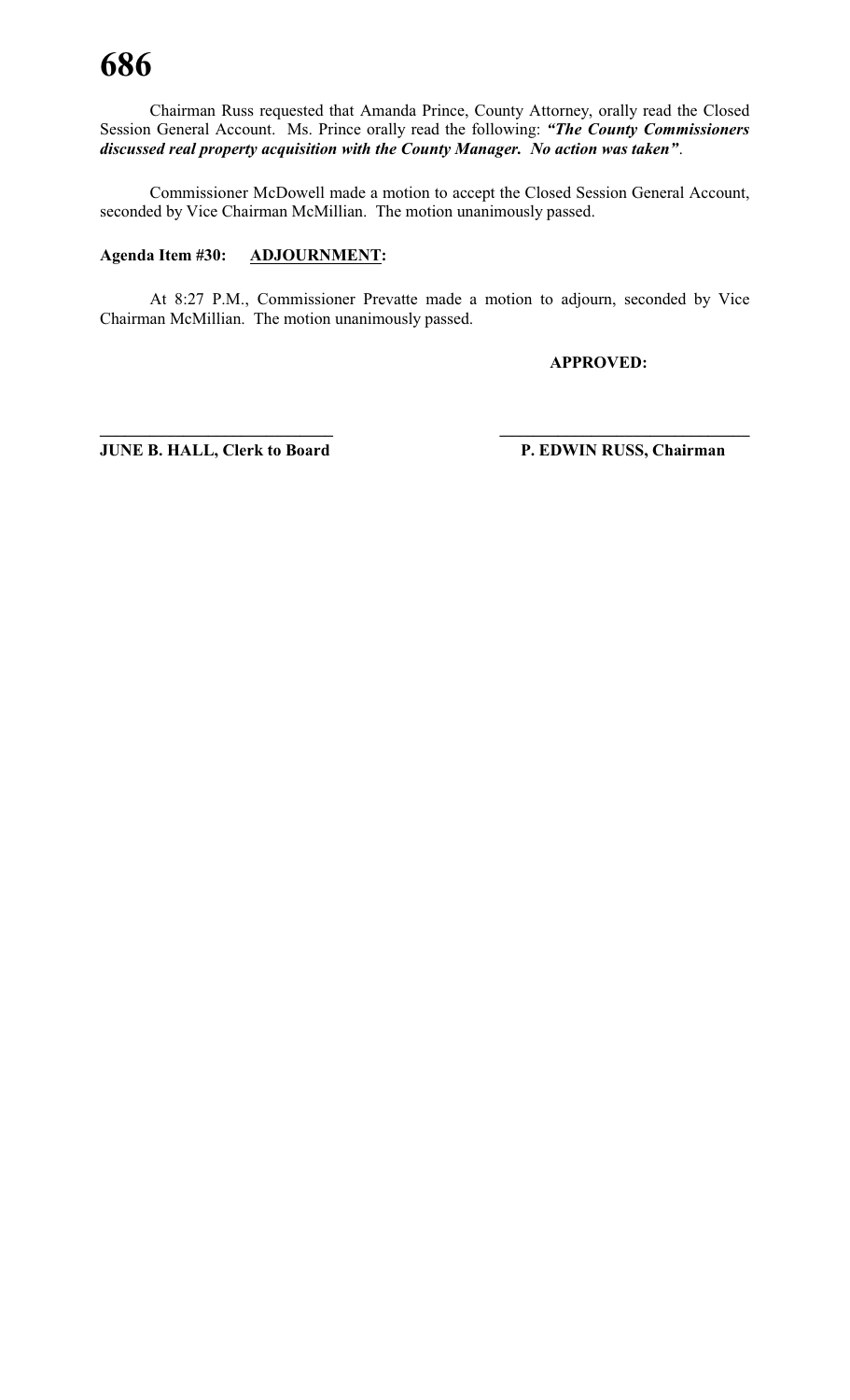### **COLUMBUS COUNTY WATER and SEWER DISTRICTS I, II, III, IV AND V COMBINATION BOARD MEETING Monday, November 02, 2020 7:00 P.M.**

The Honorable Columbus County Commissioners met on the above stated date and at the above stated time in the DempseyB. HerringCourthouse Annex, 112 West Smith Street, Whiteville, North Carolina 28472, for the purpose to act as the Columbus County Water and Sewer District I Board.

### **COMMISSIONERS PRESENT: APPOINTEES PRESENT:**

James E. Prevatte June B. Hall, **Clerk to the Board** Giles E. Byrd **Trent Burroughs APPOINTEE ABSENT:** Ricky Bullard **Bobbie Faircloth, Finance Officer** Charles T. McDowell

P. Edwin Russ, **Chairman** Mike Stephens, **County Manager** Jerome McMillian, Vice Chairman Amanda B. Prince, County Attorney

### **MEETING CALLED TO ORDER:**

At 7:00 P.M., Chairman P. Edwin Russ called the **combination meeting** of Columbus County Water and Sewer Districts I, II, III, IV and V Board Meeting to order.

### **Agenda Item#22: COLUMBUS COUNTY WATER and SEWER DISTRICTS I,II, III, IV and V BOARD MEETING MINUTES:**

October; 05, 2020 Columbus County Water and Sewer Districts I, II, III, IV and V Board Meeting **(5 Sets)**

Commissioner Prevatte made a motion to approve the October 05, 2020 Columbus County Water and Sewer District I Board Meeting, as recorded, seconded by Vice Chairman McMillian. The motion unanimously passed.

### **Agenda Item#23: COLUMBUS COUNTY WATER and SEWER DISTRICTS I, II, III, IV and V - DISCUSSION of SECTION 28: TERMINATION CLAUSE:**

Commissioner Burroughs will conduct a discussion relative to Section 28 of the Uniform Rules. Commissioner Burroughs stated the following:

- 1. With rental property, if the tenant moves out, the monthly water bills are continuing to accrue; **and**
- 2. The monthly water bills are reaching a very large amount without anyone checking into the situation.

Commissioner McDowell stated his concern was when a death occurs and the propertyowner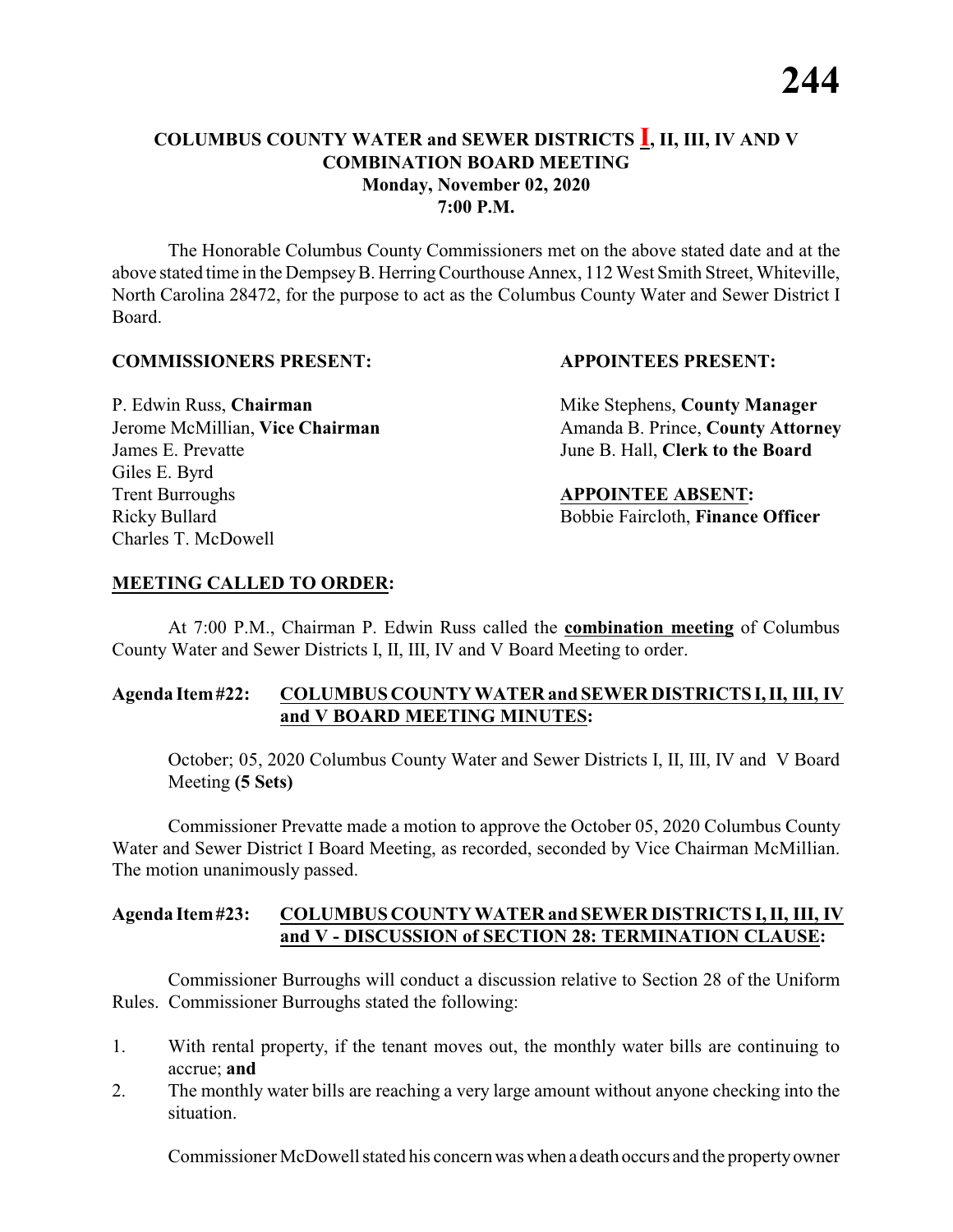has met all of the existing requirements, the propertymay go into estate for an undetermined amount of time, and \$250.00 has to be paid to cut the water off.

After discussion was conducted, Commissioner Burroughs made a motion to send this back to the Water and Sewer Advisory Board for consideration and recommendation if changes need to be made, seconded by Commissioner McDowell. The motion unanimously passed.

### **Agenda Item#24: COLUMBUS COUNTY WATER and SEWER DISTRICTS I,II, III, IV AND V - LOCATORS APPROVAL for use of ARTICLE 44 SALES TAX (USIC):**

Harold Nobles, Public Utilities Director, requested Board approval to use an additional \$150,000.00 Article 44 Sales Tax funds to the contract with USIC for additional locating services and approval of contract.

Commissioner Bullard made a motion to approve \$150,000.00 Article 44 Sales Tax funds to the contract with USIC for additional locating services, and approval of the **DRAFT** contract, seconded by Vice Chairman McMillian. The motion unanimously passed. The contract will be marked as Exhibit "A" and kept on file in Minute Book Attachments Number 6, in the Clerk to the Board's Office, for review.

### **ADJOURNMENT:**

At 7:26 P.M., Commissioner Byrd made a motion to adjourn, seconded by Commissioner Burroughs. The motion unanimously passed.

**\_\_\_\_\_\_\_\_\_\_\_\_\_\_\_\_\_\_\_\_\_\_\_\_\_\_\_\_ \_\_\_\_\_\_\_\_\_\_\_\_\_\_\_\_\_\_\_\_\_\_\_\_\_\_\_\_\_\_**

**APPROVED:**

**JUNE B. HALL, Clerk to Board P. EDWIN RUSS, Chairman**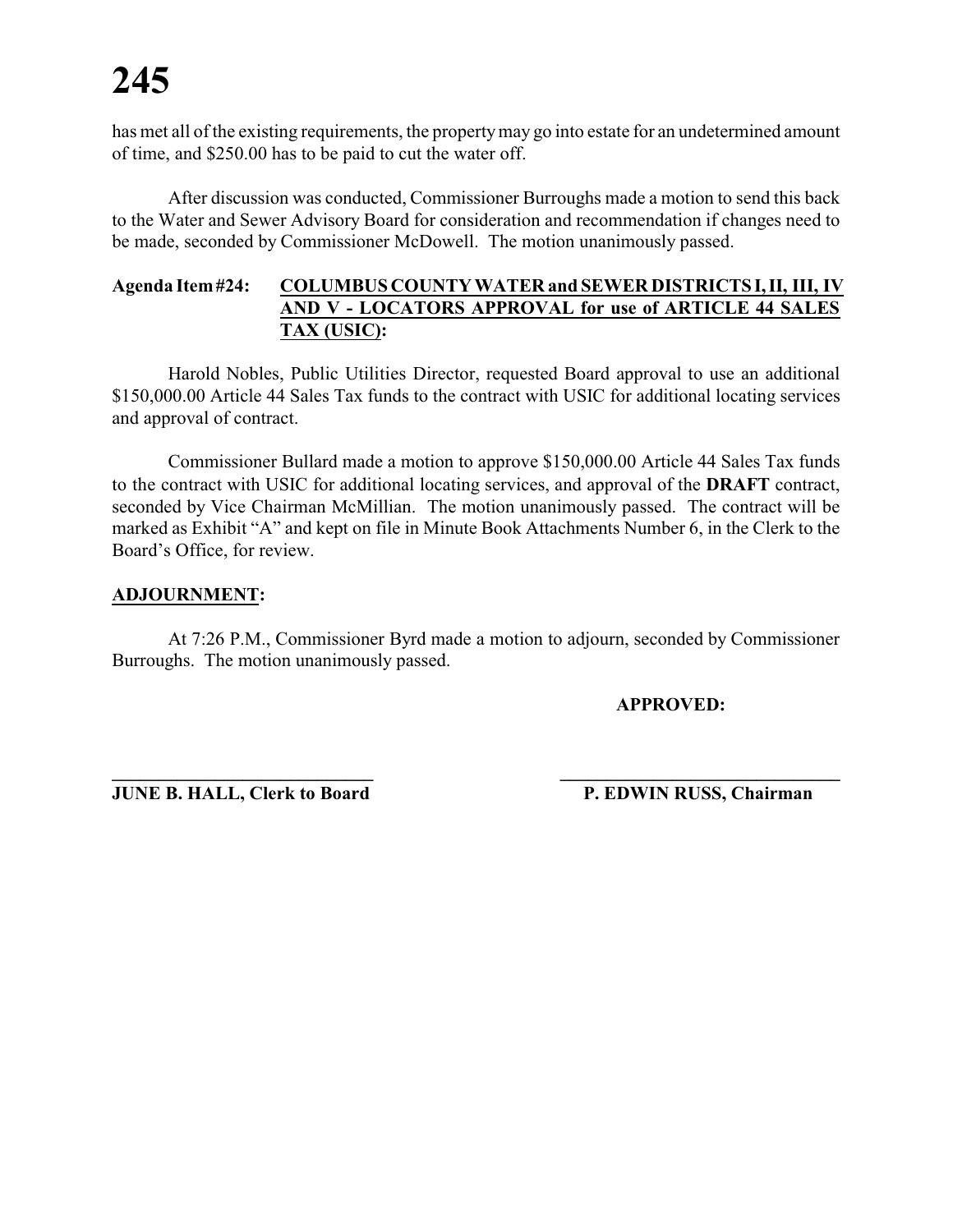### **COLUMBUS COUNTY WATER and SEWER DISTRICTS I, II, III, IV AND V COMBINATION BOARD MEETING Monday, November 02, 2020 7:00 P.M.**

The Honorable Columbus County Commissioners met on the above stated date and at the above stated time in the DempseyB. HerringCourthouse Annex, 112 West Smith Street, Whiteville, North Carolina 28472, for the purpose to act as the Columbus County Water and Sewer District II Board.

### **COMMISSIONERS PRESENT: APPOINTEES PRESENT:**

James E. Prevatte June B. Hall, **Clerk to the Board** Giles E. Byrd **Trent Burroughs APPOINTEE ABSENT:** Ricky Bullard **Bobbie Faircloth, Finance Officer** Charles T. McDowell

P. Edwin Russ, **Chairman** Mike Stephens, **County Manager** Jerome McMillian, Vice Chairman Amanda B. Prince, County Attorney

### **MEETING CALLED TO ORDER:**

At 7:00 P.M., Chairman P. Edwin Russ called the **combination meeting** of Columbus County Water and Sewer Districts I, II, III, IV and V Board Meeting to order.

### **Agenda Item#22: COLUMBUS COUNTY WATER and SEWER DISTRICTS I,II, III, IV and V BOARD MEETING MINUTES:**

October; 05, 2020 Columbus County Water and Sewer Districts I, II, III, IV and V Board Meeting **(5 Sets)**

Commissioner Prevatte made a motion to approve the October 05, 2020 Columbus County Water and Sewer District II Board Meeting, as recorded, seconded by Vice Chairman McMillian. The motion unanimously passed.

### **Agenda Item#23: COLUMBUS COUNTY WATER and SEWER DISTRICTS I, II, III, IV and V - DISCUSSION of SECTION 28: TERMINATION CLAUSE:**

Commissioner Burroughs will conduct a discussion relative to Section 28 of the Uniform Rules. Commissioner Burroughs stated the following:

- 1. With rental property, if the tenant moves out, the monthly water bills are continuing to accrue; **and**
- 2. The monthly water bills are reaching a very large amount without anyone checking into the situation.

Commissioner McDowell stated his concern was when a death occurs and the propertyowner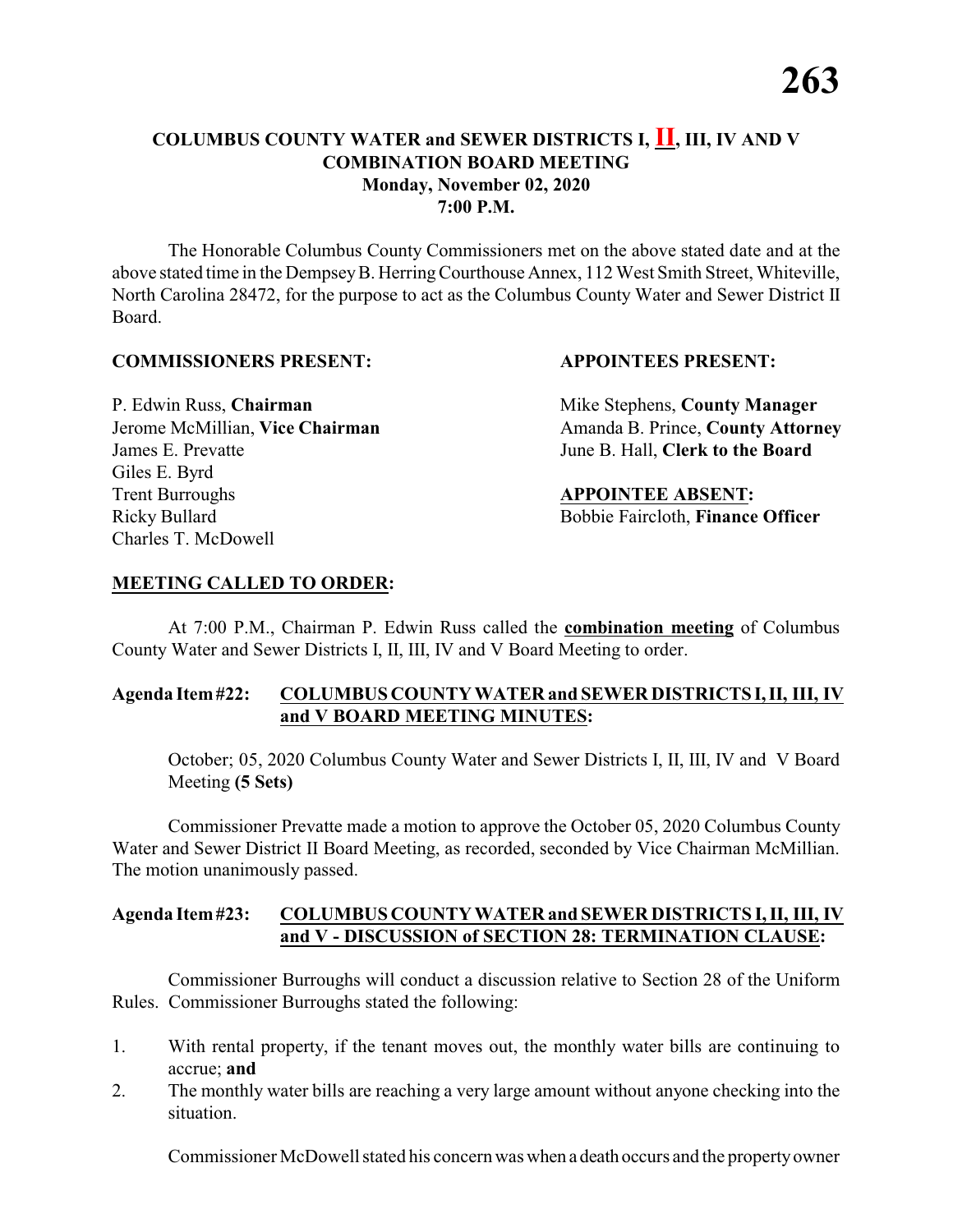has met all of the existing requirements, the propertymay go into estate for an undetermined amount of time, and \$250.00 has to be paid to cut the water off.

After discussion was conducted, Commissioner Burroughs made a motion to send this back to the Water and Sewer Advisory Board for consideration and recommendation if changes need to be made, seconded by Commissioner McDowell. The motion unanimously passed.

### **Agenda Item#24: COLUMBUS COUNTY WATER and SEWER DISTRICTS I,II, III, IV AND V - LOCATORS APPROVAL for use of ARTICLE 44 SALES TAX (USIC):**

Harold Nobles, Public Utilities Director, requested Board approval to use an additional \$150,000.00 Article 44 Sales Tax funds to the contract with USIC for additional locating services and approval of contract.

Commissioner Bullard made a motion to approve \$150,000.00 Article 44 Sales Tax funds to the contract with USIC for additional locating services, and approval of the **DRAFT** contract, seconded by Vice Chairman McMillian. The motion unanimously passed. The contract will be marked as Exhibit "A" and kept on file in Minute Book Attachments Number 6, in the Clerk to the Board's Office, for review.

### **ADJOURNMENT:**

At 7:26 P.M., Commissioner Byrd made a motion to adjourn, seconded by Commissioner Burroughs. The motion unanimously passed.

**\_\_\_\_\_\_\_\_\_\_\_\_\_\_\_\_\_\_\_\_\_\_\_\_\_\_\_\_ \_\_\_\_\_\_\_\_\_\_\_\_\_\_\_\_\_\_\_\_\_\_\_\_\_\_\_\_\_\_**

**APPROVED:**

**JUNE B. HALL, Clerk to Board P. EDWIN RUSS, Chairman**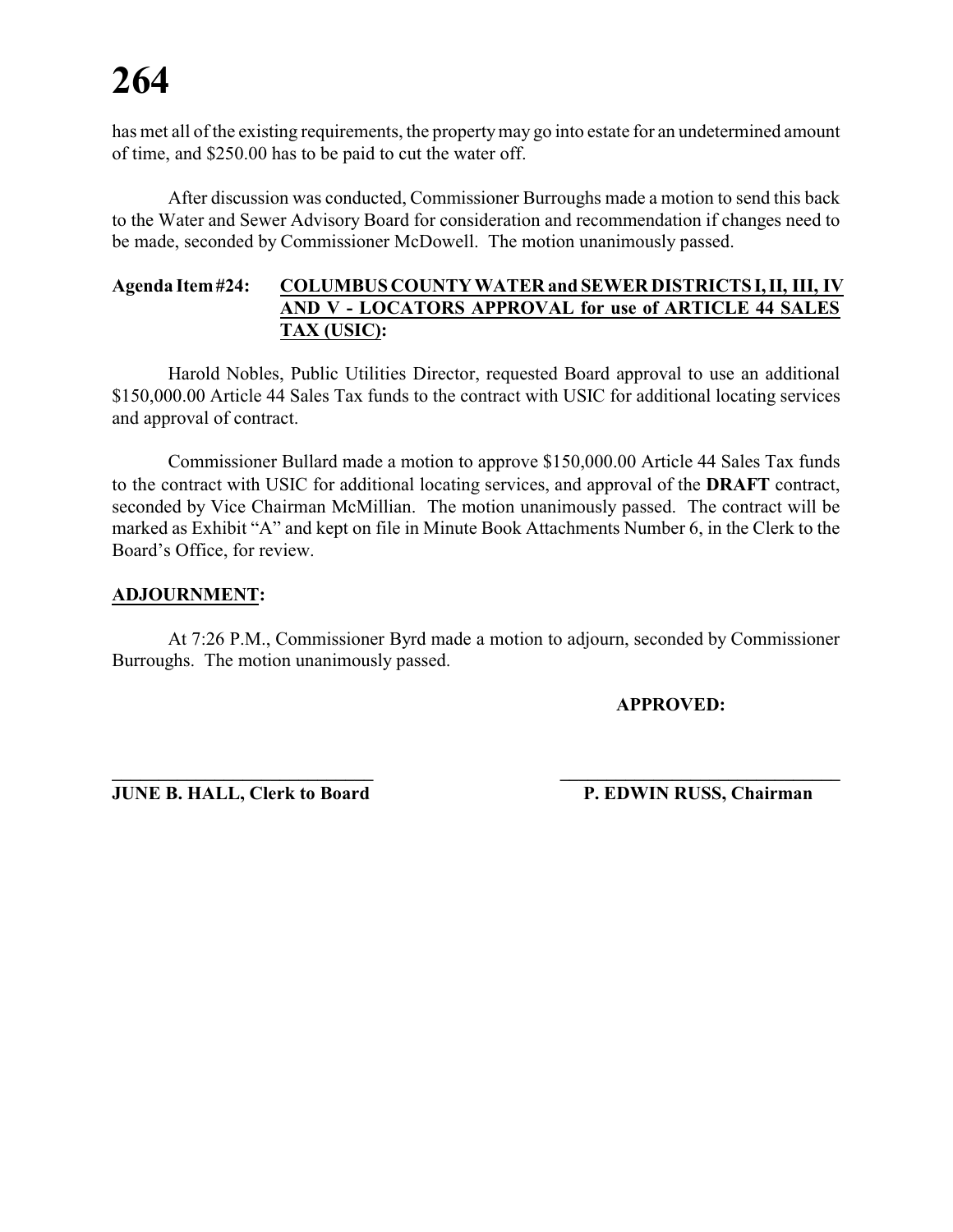### **COLUMBUS COUNTY WATER and SEWER DISTRICTS I, II, III, IV AND V COMBINATION BOARD MEETING Monday, November 02, 2020 7:00 P.M.**

The Honorable Columbus County Commissioners met on the above stated date and at the above stated time in the DempseyB. HerringCourthouse Annex, 112 West Smith Street, Whiteville, North Carolina 28472, for the purpose to act as the Columbus County Water and Sewer District III Board.

### **COMMISSIONERS PRESENT: APPOINTEES PRESENT:**

James E. Prevatte June B. Hall, **Clerk to the Board** Giles E. Byrd **Trent Burroughs APPOINTEE ABSENT:** Ricky Bullard **Bobbie Faircloth, Finance Officer** Charles T. McDowell

P. Edwin Russ, **Chairman** Mike Stephens, **County Manager** Jerome McMillian, Vice Chairman Amanda B. Prince, County Attorney

### **MEETING CALLED TO ORDER:**

At 7:00 P.M., Chairman P. Edwin Russ called the **combination meeting** of Columbus County Water and Sewer Districts I, II, III, IV and V Board Meeting to order.

### **Agenda Item#22: COLUMBUS COUNTY WATER and SEWER DISTRICTS I,II, III, IV and V BOARD MEETING MINUTES:**

October; 05, 2020 Columbus County Water and Sewer Districts I, II, III, IV and V Board Meeting **(5 Sets)**

Commissioner Prevatte made a motion to approve the October 05, 2020 Columbus County Water and Sewer District III Board Meeting, as recorded, seconded by Vice Chairman McMillian. The motion unanimously passed.

### **Agenda Item#23: COLUMBUS COUNTY WATER and SEWER DISTRICTS I, II, III, IV and V - DISCUSSION of SECTION 28: TERMINATION CLAUSE:**

Commissioner Burroughs will conduct a discussion relative to Section 28 of the Uniform Rules. Commissioner Burroughs stated the following:

- 1. With rental property, if the tenant moves out, the monthly water bills are continuing to accrue; **and**
- 2. The monthly water bills are reaching a very large amount without anyone checking into the situation.

Commissioner McDowell stated his concern was when a death occurs and the propertyowner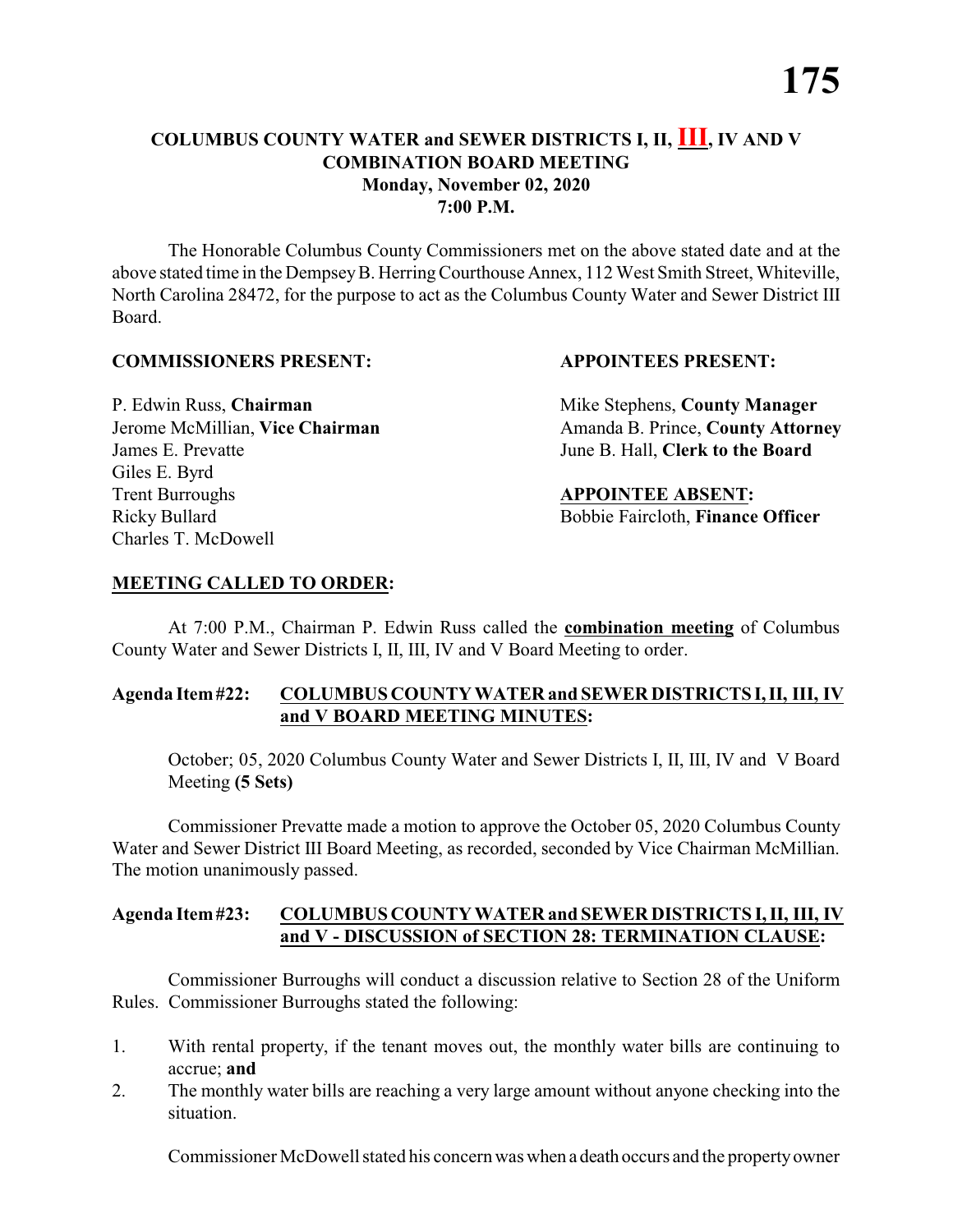has met all of the existing requirements, the propertymay go into estate for an undetermined amount of time, and \$250.00 has to be paid to cut the water off.

After discussion was conducted, Commissioner Burroughs made a motion to send this back to the Water and Sewer Advisory Board for consideration and recommendation if changes need to be made, seconded by Commissioner McDowell. The motion unanimously passed.

### **Agenda Item#24: COLUMBUS COUNTY WATER and SEWER DISTRICTS I,II, III, IV AND V - LOCATORS APPROVAL for use of ARTICLE 44 SALES TAX (USIC):**

Harold Nobles, Public Utilities Director, requested Board approval to use an additional \$150,000.00 Article 44 Sales Tax funds to the contract with USIC for additional locating services and approval of contract.

Commissioner Bullard made a motion to approve \$150,000.00 Article 44 Sales Tax funds to the contract with USIC for additional locating services, and approval of the **DRAFT** contract, seconded by Vice Chairman McMillian. The motion unanimously passed. The contract will be marked as Exhibit "A" and kept on file in Minute Book Attachments Number 6, in the Clerk to the Board's Office, for review.

### **ADJOURNMENT:**

At 7:26 P.M., Commissioner Byrd made a motion to adjourn, seconded by Commissioner Burroughs. The motion unanimously passed.

**\_\_\_\_\_\_\_\_\_\_\_\_\_\_\_\_\_\_\_\_\_\_\_\_\_\_\_\_ \_\_\_\_\_\_\_\_\_\_\_\_\_\_\_\_\_\_\_\_\_\_\_\_\_\_\_\_\_\_**

**APPROVED:**

**JUNE B. HALL, Clerk to Board P. EDWIN RUSS, Chairman**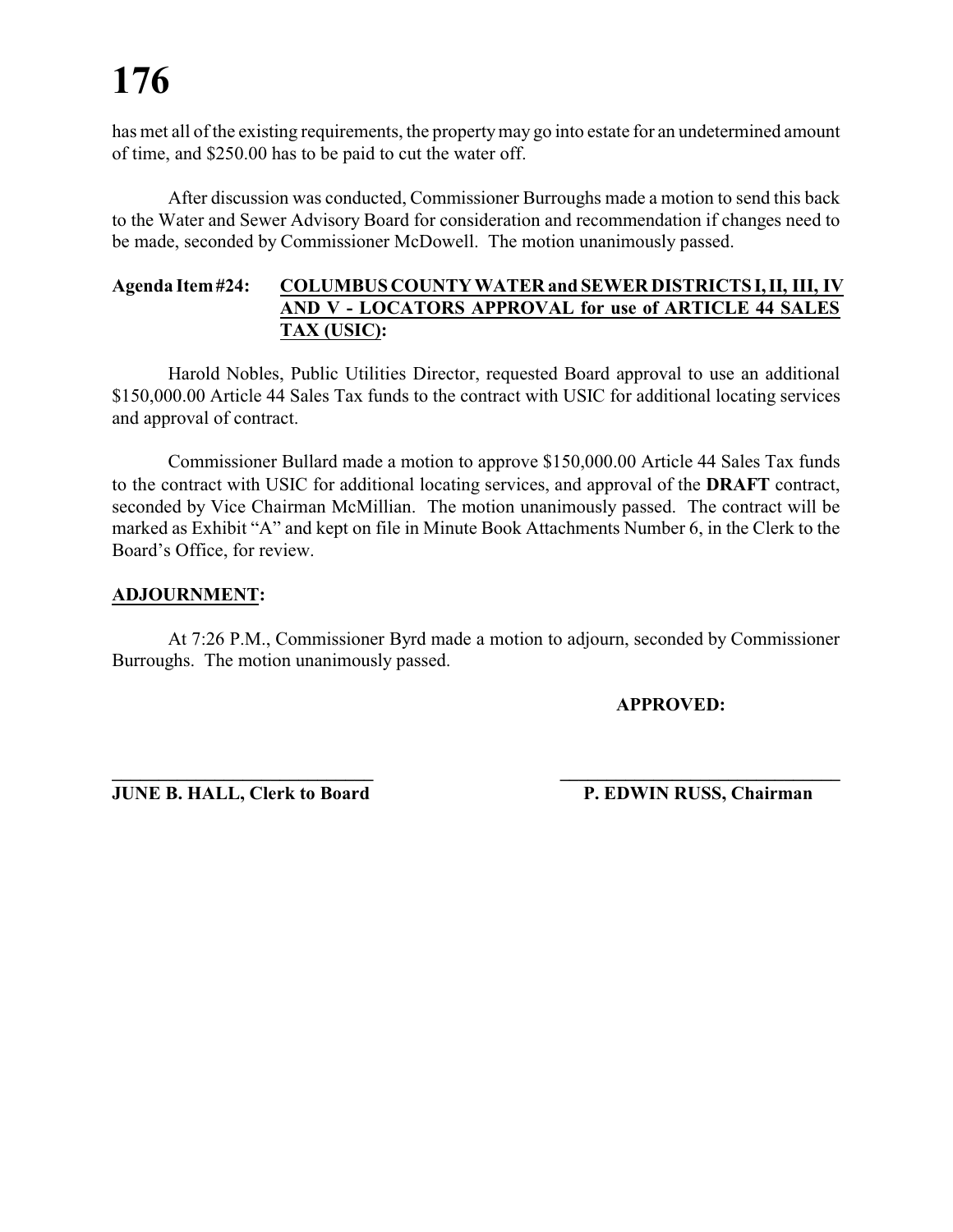### **COLUMBUS COUNTY WATER and SEWER DISTRICTS I, II, III, IV AND V COMBINATION BOARD MEETING Monday, November 02, 2020 7:00 P.M.**

The Honorable Columbus County Commissioners met on the above stated date and at the above stated time in the DempseyB. HerringCourthouse Annex, 112 West Smith Street, Whiteville, North Carolina 28472, for the purpose to act as the Columbus County Water and Sewer District IV Board.

### **COMMISSIONERS PRESENT: APPOINTEES PRESENT:**

James E. Prevatte June B. Hall, **Clerk to the Board** Giles E. Byrd **Trent Burroughs APPOINTEE ABSENT:** Ricky Bullard Bobbie Faircloth, **Finance Officer** Charles T. McDowell

P. Edwin Russ, **Chairman** Mike Stephens, **County Manager** Jerome McMillian, **Vice Chairman** Amanda B. Prince, **County Attorney** 

### **MEETING CALLED TO ORDER:**

At 7:00 P.M., Chairman P. Edwin Russ called the **combination meeting** of Columbus County Water and Sewer Districts I, II, III, IV and V Board Meeting to order.

### **Agenda Item#22: COLUMBUS COUNTY WATER and SEWER DISTRICTS I, II, III, IV and V BOARD MEETING MINUTES:**

October; 05, 2020 Columbus County Water and Sewer Districts I, II, III, IV and V Board Meeting **(5 Sets)**

Commissioner Prevatte made a motion to approve the October 05, 2020 Columbus County Water and Sewer District IV Board Meeting, as recorded, seconded by Vice Chairman McMillian. The motion unanimously passed.

### **Agenda Item#23: COLUMBUS COUNTY WATER and SEWERDISTRICTS I, II, III, IV and V - DISCUSSION of SECTION 28: TERMINATION CLAUSE:**

Commissioner Burroughs will conduct a discussion relative to Section 28 of the Uniform Rules. Commissioner Burroughs stated the following:

- 1. With rental property, if the tenant moves out, the monthly water bills are continuing to accrue; **and**
- 2. The monthly water bills are reaching a very large amount without anyone checking into the situation.

Commissioner McDowell stated his concern was when a death occurs and the property owner has met all of the existing requirements, the property may go into estate for an undetermined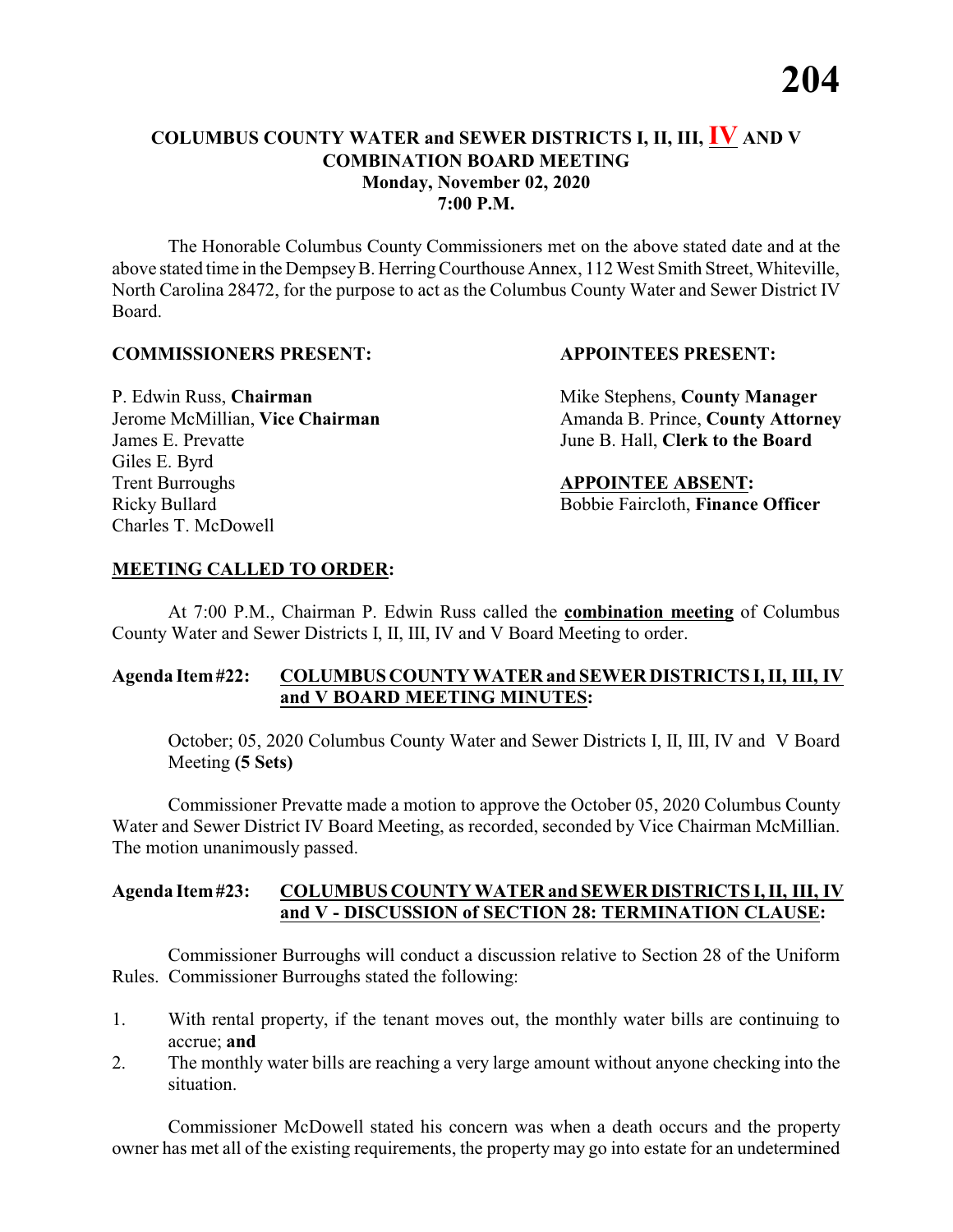amount of time, and \$250.00 has to be paid to cut the water off.

After discussion was conducted, Commissioner Burroughs made a motion to send this back to the Water and Sewer Advisory Board for consideration and recommendation if changes need to be made, seconded by Commissioner McDowell. The motion unanimously passed.

### **Agenda Item#24: COLUMBUSCOUNTYWATER and SEWER DISTRICTS I, II, III, IV AND V - LOCATORS APPROVAL for use of ARTICLE 44 SALES TAX (USIC):**

Harold Nobles, Public Utilities Director, requested Board approval to use an additional \$150,000.00 Article 44 Sales Tax funds to the contract with USIC for additional locating services and approval of contract.

Commissioner Bullard made a motion to approve \$150,000.00 Article 44 Sales Tax funds to the contract with USIC for additional locating services, and approval of the **DRAFT** contract, seconded by Vice Chairman McMillian. The motion unanimously passed. The contract will be marked as Exhibit "A" and kept on file in Minute Book Attachments Number 6, in the Clerk to the Board's Office, for review.

### **Agenda Item #25: COLUMBUS COUNTY WATER and SEWER DISTRICT IV - INTERLOCAL AGREEMENT for EMERGENCY CONNECTION at the BRUNSWICK-COLUMBUS INTERNATIONAL PARK:**

Dr. Gary Lanier, Economic Development Director, requested Board approval of the Interlocal Agreement for Emergency Connection at the Brunswick-Columbus International Park.

Commissioner McDowell made a motion to approve the Interlocal Agreement for EmergencyConnection at the Brunswick-Columbus International Park, seconded byVice Chairman McMillian. The motion unanimously passed. A copy of this document will be marked as Exhibit "B", and kept on file in the Minute Book Attachments, Book Number 6, in the Office of the Clerk to the Board's Office, for review.

### **ADJOURNMENT:**

At 7:26 P.M., Commissioner Byrd made a motion to adjourn, seconded by Commissioner Burroughs. The motion unanimously passed.

### **APPROVED:**

**JUNE B. HALL, Clerk to Board P. EDWIN RUSS, Chairman** 

**\_\_\_\_\_\_\_\_\_\_\_\_\_\_\_\_\_\_\_\_\_\_\_\_\_\_\_\_ \_\_\_\_\_\_\_\_\_\_\_\_\_\_\_\_\_\_\_\_\_\_\_\_\_\_\_\_\_\_**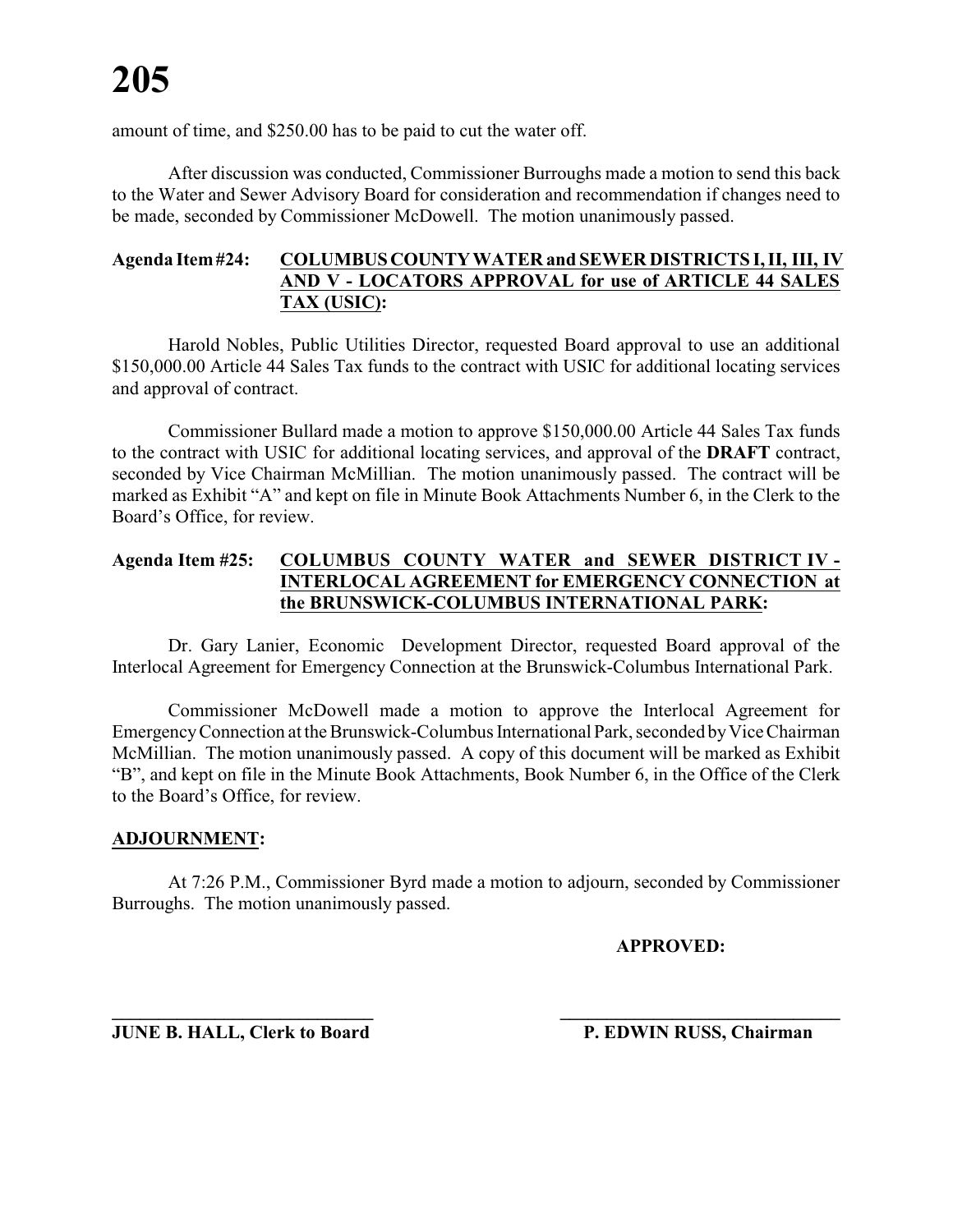### **COLUMBUS COUNTY WATER and SEWER DISTRICTS I, II, III, IV AND V COMBINATION BOARD MEETING Monday, November 02, 2020 7:00 P.M.**

The Honorable Columbus County Commissioners met on the above stated date and at the above stated time in the DempseyB. HerringCourthouse Annex, 112 West Smith Street, Whiteville, North Carolina 28472, for the purpose to act as the Columbus County Water and Sewer District V Board.

### **COMMISSIONERS PRESENT: APPOINTEES PRESENT:**

James E. Prevatte June B. Hall, **Clerk to the Board** Giles E. Byrd **Trent Burroughs APPOINTEE ABSENT:** Ricky Bullard **Bobbie Faircloth, Finance Officer** Charles T. McDowell

P. Edwin Russ, **Chairman** Mike Stephens, **County Manager** Jerome McMillian, Vice Chairman Amanda B. Prince, County Attorney

### **MEETING CALLED TO ORDER:**

At 7:00 P.M., Chairman P. Edwin Russ called the **combination meeting** of Columbus County Water and Sewer Districts I, II, III, IV and V Board Meeting to order.

### **Agenda Item#22: COLUMBUS COUNTY WATER and SEWER DISTRICTS I,II, III, IV and V BOARD MEETING MINUTES:**

October; 05, 2020 Columbus County Water and Sewer Districts I, II, III, IV and V Board Meeting **(5 Sets)**

Commissioner Prevatte made a motion to approve the October 05, 2020 Columbus County Water and Sewer District V Board Meeting, as recorded, seconded by Vice Chairman McMillian. The motion unanimously passed.

### **Agenda Item#23: COLUMBUS COUNTY WATER and SEWER DISTRICTS I, II, III, IV and V - DISCUSSION of SECTION 28: TERMINATION CLAUSE:**

Commissioner Burroughs will conduct a discussion relative to Section 28 of the Uniform Rules. Commissioner Burroughs stated the following:

- 1. With rental property, if the tenant moves out, the monthly water bills are continuing to accrue; **and**
- 2. The monthly water bills are reaching a very large amount without anyone checking into the situation.

Commissioner McDowell stated his concern was when a death occurs and the propertyowner